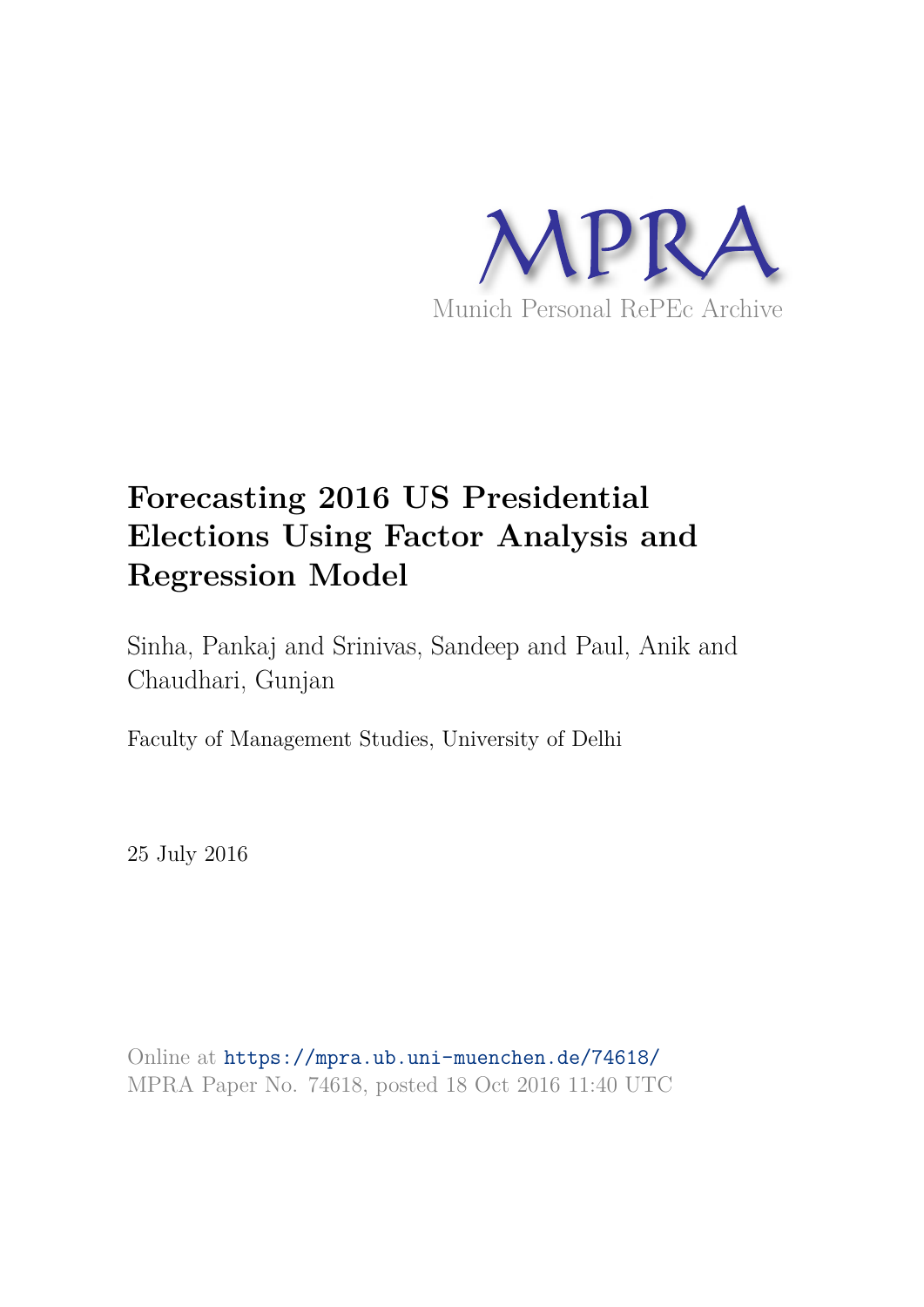# **FORECASTING 2016 US PRESIDENTIAL ELECTIONS USING FACTOR ANALYSIS AND REGRESSION MODEL**

*Pankaj Sinha, Sandeep Srinivas, Anik Paul and Gunjan Chaudhari*

### Faculty of Management Studies, University of Delhi

### **ABSTRACT**

The paper categorizes factors responsible for forecasting the outcome of U.S. presidential election 2016 using factor analysis, which groups the various economic and non-economic parameters based on the correlation among them. The major economic factor significant in 2016 US presidential election is the growth of the economy, and the 'anti-incumbency factor that signifies how long the incumbent party has been controlling the White House is found to be an important non-economic factor likely to play a dominant role in the election.

The dependent variables considered are the vote shares of the nominees of the incumbent and the nonincumbent majority party candidates. The forecast is calculated by running a regression of the significant factors, obtained through factor analysis technique, on the incumbent party vote share as well as on the nonincumbent party vote share.

The proposed models forecast the vote share of Democrat candidate Mrs. Hillary Clinton to be 45.59% with a standard error of  $\pm 2.32\%$  and that of Republican candidate Mr. Donald Trump to be 39.51% with a standard error of ±3.87%. Hence, the models built in the paper signal a comfortable margin of victory for the Presidential nominee of the incumbent party, Hillary Clinton.

The study re-establishes the notion that the non-economic factors have a greater influence on the outcomes of election as compared to the economic factors, as some of the important economic factors such as inflation and unemployment rate failed to establish their significance.

### **INTRODUCTION**

The United States Presidential election 2016 has drawn attention worldwide. The U.S. economy being strongly connected to most of the nations, the transitions in the country affect almost all the nations in the world. Because of this, forecasting the outcome of US Presidential elections is something that has been widely researched upon. Numerous statistical models have hence been brought forward in the past for this purpose. Some researchers employ methods that consider the economic variables while some use various non-economic variables as independent variables. Each method has its own merits and demerits. In this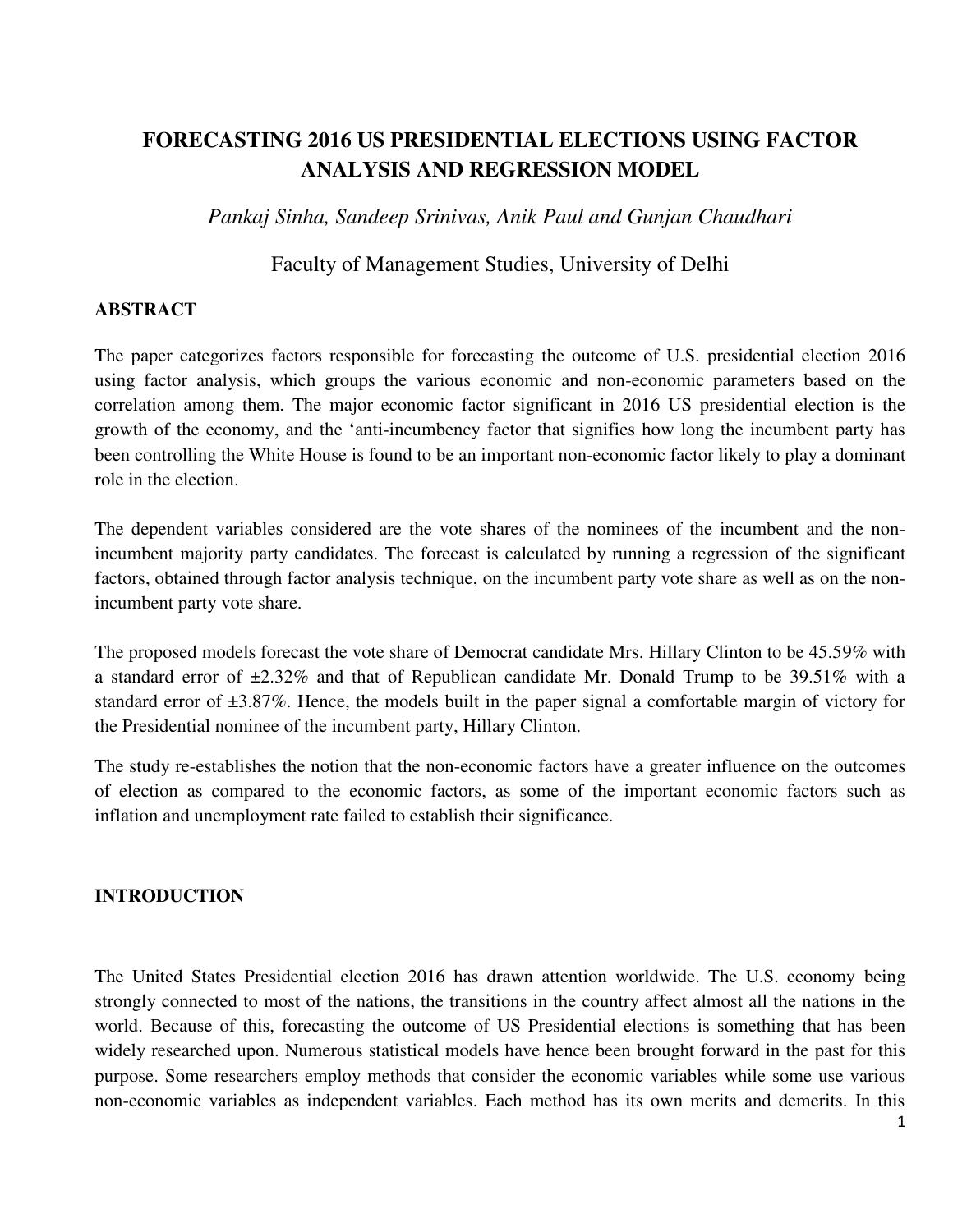paper, we explore the influence of various macroeconomic and non-economic variables on the Presidential elections forecasting model.

The Fair (1978, 2016) model forecasts the outcome of U.S. Presidential elections on the basis of economic parameters such as growth rate of real GDP per capita. The three economic variables used in this model are:

a) Growth rate of real per capita GDP in the first three-quarters of election year

b) Growth rate of the GDP deflator in the first 15 quarters of the president's administration

c) Number of quarters among the first 15 quarters of the president's administration in which the real rate of growth of the annual per capita GDP is higher than 3.2%.

Along with GDP, the unemployment rate has also been considered to be an important parameter in U.S. Presidential election. Several researchers have considered this as a significant parameter to gauge the dissatisfaction among the population. But Silver (2011) clarifies with examples that only minimal correlation exists between unemployment and the margin of victory whereas Jérôme and Jérôme (2011) model consider unemployment rate as the most significant parameter amongst all the economic factors.

Inflation is also considered as another major economic variable affecting U.S. elections. The fiscal model of U.S. presidential elections, developed by Cuzán, Heggen, and Bundrick (2016) and Cuzán (2000) use four of the six variables from Fair's model. In the fiscal model, the parameters considered include the growth rate of real GDP per capita and the type of fiscal policy (expansionary/contractionary) adopted by the incumbent party. From the models mentioned above, we can see inflation as one of the influential parameters in forecasting U.S. elections.

In past studies, we have observed the effect of macroeconomic variables like growth rate, unemployment, gold prices and inflation on the U.S. Presidential elections. But along with the economic parameters, noneconomic parameters have also been found to play a vital role in the U.S. Presidential elections. Abramowitz (1988) model considers the "time for change" factor which takes into account the number of terms the incumbent party was in power. According to Abramowitz (1988) model, the time for change factor in 2016 is in favor of the Republican Party candidate (Mr. Donald Trump) as Democratic Party has been in power for two consecutive terms (Mr. Barack Obama). The present work labels this factor as the "anti-incumbency effect", owing to the fact that it helped the non-incumbent party in the elections.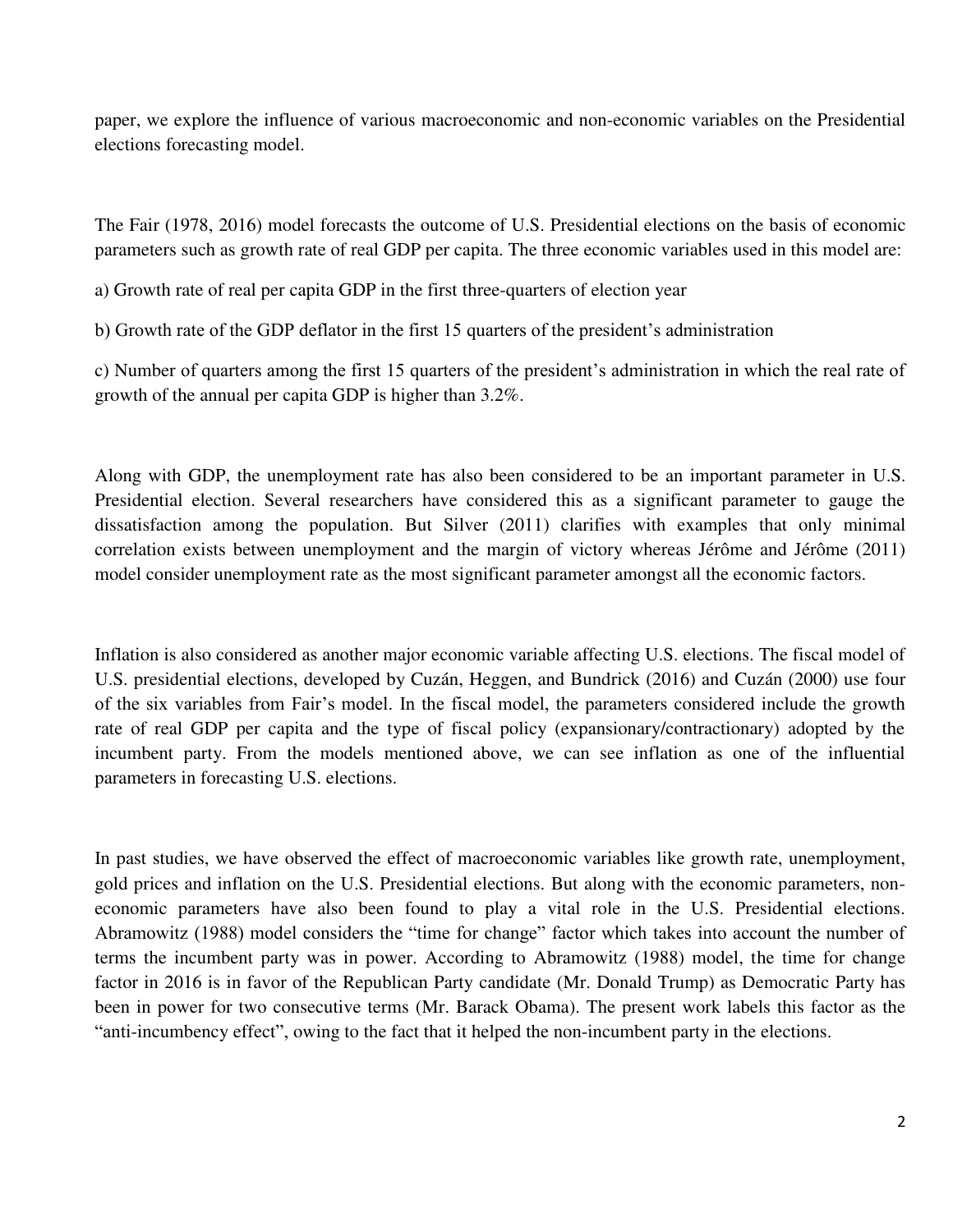Another crucial non-economic factor is whether the country was involved in any military interventions in the recent past. This parameter is prominent because it portrays the furtherance of United States' national interest along with the standing of the country in the world. War/Peace was used as a parameter by Yale economist Fair (1978, 2016), Lichtman and Keilis-Borok (1981) and in the "Bread and Peace" model by the political scientist Douglas Hibbs (2000, 2012).

The next non-economic factor is funds raised by the Presidential nominee in the overall campaign including the primaries. Weingert and Sebastian (2015) conclude that the funds from individual donors are a better predictor of winning than the total funds raised by the Presidential candidate. Presidential popularity is a key non-economic parameter in the model for forecasting the result of U.S. Presidential elections. Lewis-Beck and Rice (1982) included this factor based on Seigelman's (1979) research that indicated a correlation between the popularity rating of the reigning President and the upcoming election. Also, Seigelman (1979) provided a relationship between the popular vote share of the incumbent party and the Gallup rating as derived from the latest pre-election poll. Lewis-Beck et al (1982) proposed the use of Gallup ratings as acquired in the month of June of the election year. The state-by-state political economy model by Jérôme and Jérôme (2011) also considers the factor of incumbent President's credibility.

The June ratings are taken into account because they are sufficiently close enough to the election to provide a recent popularity rating of the incumbent President, and far enough from the elections to avoid what is usually termed as the 'electoral mood swings'. This relationship is clearly discussed by Lewis-Beck et al (1982). It is also important to note that though the Gallup ratings provide a popularity rating of the President that is based on extensive surveys, they certainly can't be considered exhaustive and there is, hence, an evident need for consideration of many other non-economic parameters for determining the outcome of an election.

The models developed by Tufte (1975, 1978) and Hibbs (1982) explain that the midterm elections in the Congress are seen as a referendum on the incumbent party. The two years of presidency is assessed by the voters by raising economic and non-economic issues. Along with all these parameters, non-economic factors such as demographics and scandal are also prominent. Demographic parameters considered include the percentage of vote share to the incumbent party by the white, male, female and youth (18-30 years of age).

Josh Katz (2016) mentions that out of the 50 states in the United States, 19 states strongly support Democratic party, whereas, 20 states strongly support the Republican party. The remaining states are termed as swing states; they can either be Democratic or Republican. The total number of electoral voters in U.S. is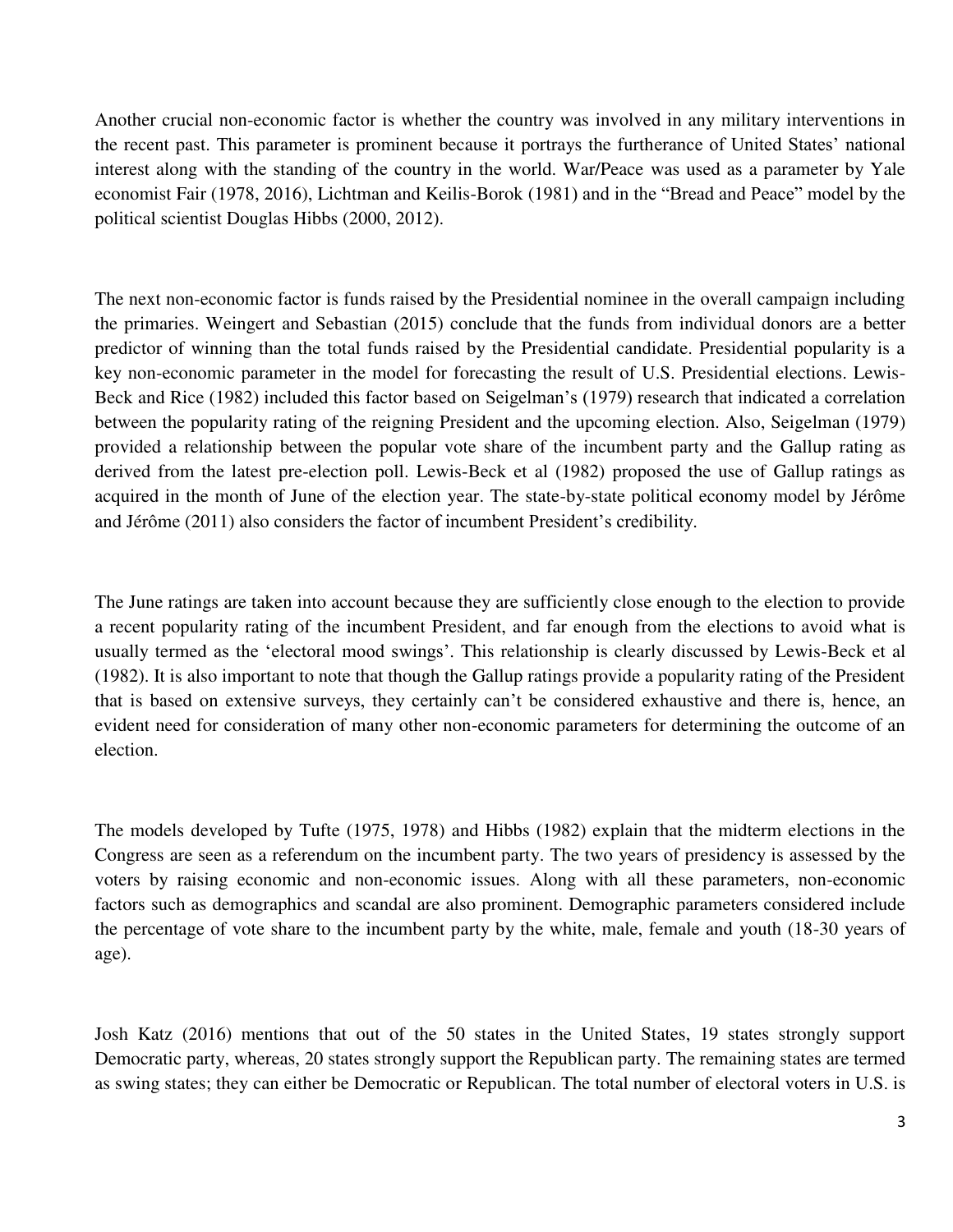538. The 19 Democratic states comprise for 228 electoral seats and the other 20 Republican states comprise for 155 electoral seats. The cities constituting higher share of electoral votes are in Democrats favour, for example California and New York encompass 55 and 29 electoral voters respectively<sup>1</sup>.

To summarize our discussion on non-economic factors, anti-incumbency effect, male, white, youth, female, average Gallup rating, June Gallup rating, Gallup index, military intervention, funds raised, mid-term performance and scandal are the major non-economic variables which impact the U.S. Presidential elections. Sinha et al (2008, 2012) used Bayesian Prediction methods and factor analysis on economic and non-economic parameters for forecasting the outcome of U.S. Presidential election.

In this paper, we have integrated the economic and the non-economic variables and created a model, out of which only the significant factors are considered for forecasting the winner of U.S. Presidential election 2016.

### **SIGNIFICANCE OF THE VARIABLES CONSIDERED**

This section deals with the significance of factors which have been grouped into two major categories of variables - Economic and Non-Economic.

### **Economic Variables:**

l

The variables which have a direct bearing on the economy of a country have been clubbed as economic variables and the factors that do not have a direct impact on the economy have been clubbed as noneconomic variables. Some factors like unemployment, GDP growth rate, inflation rate are indicators of the quality of work the incumbent President and the ruling party has done, while other factors such as gold prices indicate how U.S. has performed as an economy against the rest of the economies of the world. Anything related to the budget of United States of America points to the effective management of the economy by the present Government. Thus, the economic factors might have a definitive bearing on the election results.

The model deployed here can be divided into two separate steps. First, various variables were identified which could affect the election outcome. These variables were clubbed together into various factors using

<sup>1</sup>California and New York are strongly Democratic states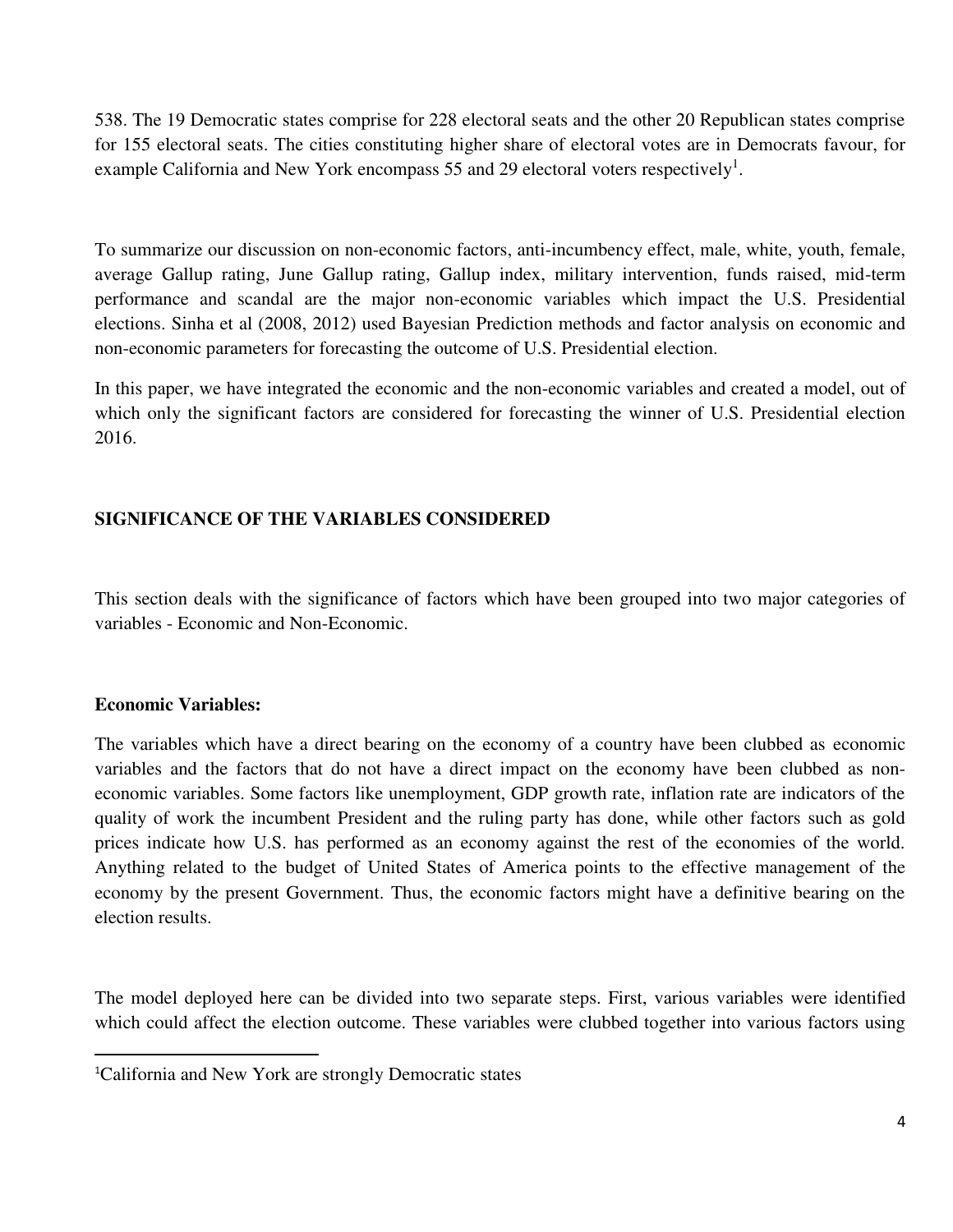the Factor Analysis tool available in SPSS package. The next step entailed estimation of equations using the factors from the previous step to end up with an appropriate model for forecasting results of US Presidential elections. This was done for the incumbent party as well as for the non-incumbent party to get a clear idea about the outcome of the election. The model used to forecast the final vote share after incorporating the factors as independent variables was the Regression Analysis model. The following economic variables have been used in the model:

- 1. Unemployment Rate: Average annual rate of unemployment (percent) of labour force i.e. 16 years and over, as defined, by Bureau of Labour Statistics (2012a) is used.
- 2. Gold Prices: Inflation adjusted gold prices, yearly average taken from the website of the National Mining Association (US) is considered.
- 3. Growth Rate: The growth rate of the real per capita GDP in the average of the first three quarters of the corresponding election year (annual rate) is taken from Fair (2006).
- 4. Inflation: The annual CPI inflation rate averaged for the first six months of the election year is considered.

### **Non-Economic Variables**

### Demographic Factors

White Support: This factor denotes the ratio of the percentage of the white population supporting the incumbent party to the percentage of the white population supporting the non-incumbent party. The data for the past election years has been taken from the Gallup website. The data for the present election is taken from various online opinion polls including those on Gallup website. The same ratio for other races within the population were also considered, but were not found to significantly alter the vote share percentage of the incumbent party and were hence not used for the analysis. While building the model for the nonincumbent party, the reciprocal of the same ratio is used.

Male Support: This factor denotes the ratio of the percentage of male population supporting the incumbent party to the percentage of the male population supporting the non-incumbent party. The data for the past election years has been taken from the Gallup website. The data for the present election is taken from various online opinion polls, including the Gallup website. While building the model for the non-incumbent party, the reciprocal of the same ratio was used.

Youth Support: The percentage of youth population (18-30 years of age) supporting the incumbent (or nonincumbent party) is considered.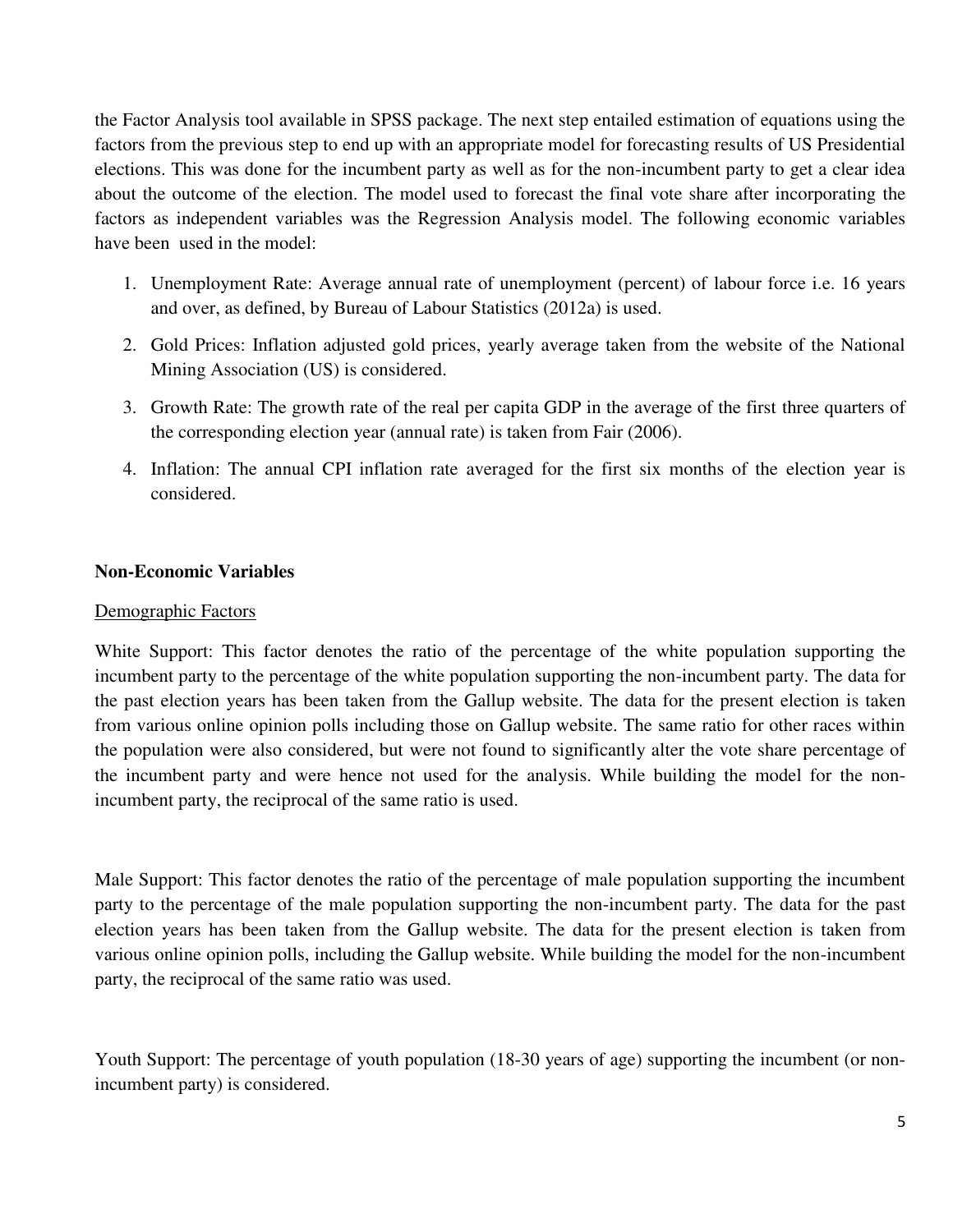Female Support: This factor denotes the ratio of the percentage of the female population supporting the incumbent party to the percentage of the female population supporting the non-incumbent party. Again, the data for the past-election years has been taken from the Gallup website. The data for the present election is taken from various online opinion polls, including the Gallup website. While building the model for the non-incumbent party, the reciprocal of the same ratio was used.

### Popularity Factors

Average Gallup Rating: This variable is a measure of the Presidential approval rating. The approval rating for the incumbent President is available in the form of a percentage value, which shows the percentage of the population approving of his/her work in the White House. Average Gallup Rating signifies the average of the Presidential approval rating throughout the tenure of the reign of the President.

Gallup Index: This variable again signifies the approval rating of the President, but classifies it into factors based on the average Gallup rating of the President. The same variable was used for predicting the outcome of the 2012 US presidential elections in Sinha et al (2012).

- For Average Gallup $\leq 40$ : Index = 0
- 40<Average Gallup<60: Index = 1
- Average Gallup $\geq 60$ : Index=2

June Gallup Rating: This variable signifies the approval rating of the President in the month of June of the election year. Since people are expected to vote based on the recent popularity of the President, June Gallup rating can be deemed to be of considerable significance in the determination of the vote share of the incumbent party.

### Factors affecting popularity

Military Intervention: The factor shows the impact of military interventions during the tenure of the President on public perception of the incumbent party. This variable takes values as follows:

- $+1$ , if military intervention improved the incumbent popularity
- -1, if military intervention decreased the incumbent popularity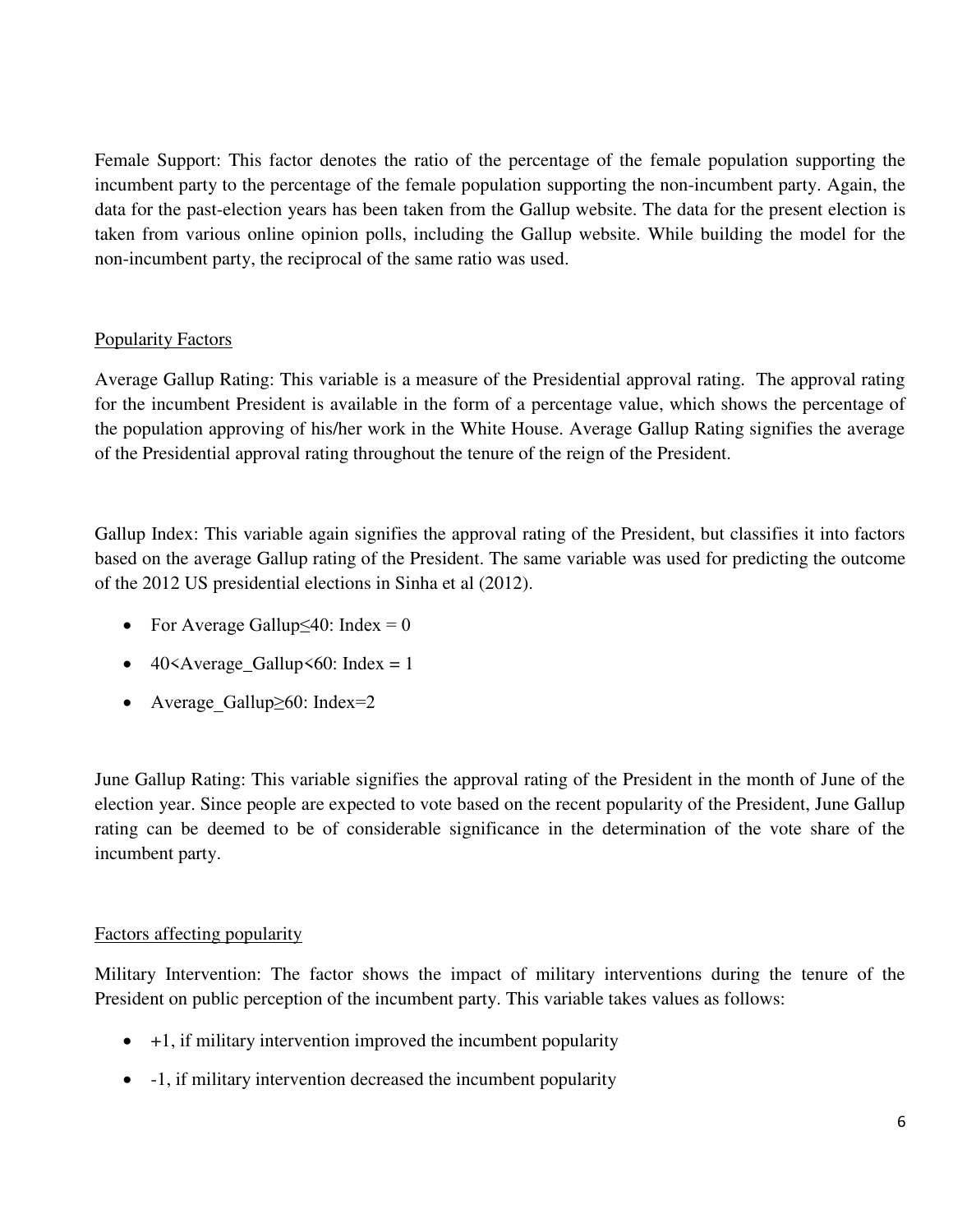0, if the intervention had no significant impact on the incumbent popularity

Mid-term performance:

The mid-term performance variable is the same as the one defined in Sinha et al (2012), for predicting the outcome of 2012 United States of America Presidential elections. The degree of fall in the approval rating of the incumbent President after the mid-term elections is found to be an indicator of the incumbent party's future in past studies. The popularity of the incumbent party almost always goes down after the mid-term elections, and is considered by many to be a referendum on the incumbent party. Mid-term variable is defined as:

For a particular year,

Midterm = House<sub>Seats</sub> \* House<sub>Result</sub> + Senate<sub>Seats</sub> \* Senate<sub>Result</sub> House<sub>Seats</sub> + Senate<sub>Seats</sub>

**HouseSeats**: Number of seats in the House taken by the Democrat and Republican Party representatives during the midterm election immediately before the corresponding final U.S. Presidential election

**Senate** Seats: Number of seats in the Senate taken by the Democrat and Republican Party senators during the midterm election immediately before the corresponding final U.S. Presidential election

**HouseResult:** This variable takes values from the set  $\{-1, 0, 1\}$  as given below:

- 1 if the incumbent party is in majority in the House after the midterm election immediately before the corresponding final U.S. Presidential election
- -1 if the incumbent party is in minority in the House after the midterm election immediately before the corresponding final U.S. Presidential election
- $\bullet$  0 otherwise.

Similarly, the variable **Senate**<sub>Result</sub> takes values from the set  $\{-1, 0, 1\}$  as given below:

- 1 if the incumbent party holds majority in the Senate after the midterm election immediately before the corresponding final U.S. Presidential election
- -1if the incumbent party holds minority in the Senate after the midterm election immediately before the corresponding final U.S. Presidential election
- $\bullet$  0 otherwise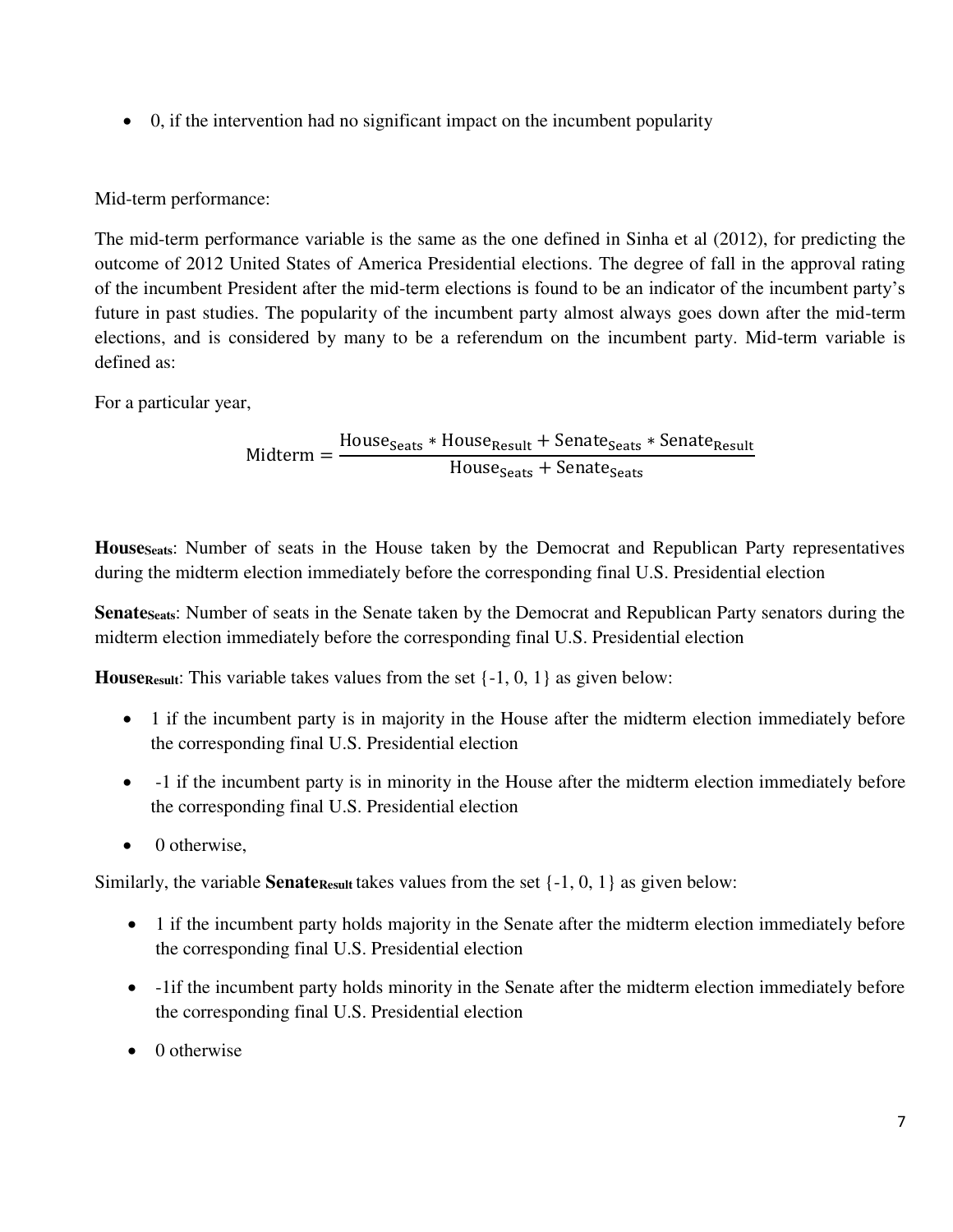On an average, the number of seats in House is close to four times of the seats in Senate. Hence, the variable is tilted towards the values of **HouseSeats**. Rather than being a flaw, it is considered as a better estimator of the image of the incumbent party and acts as a referendum. This is due to the fact that in midterm elections, all the seats of the House are considered for re-election, while in Senate, on an average; only 33% of the seats are being contested for re-election.

Scandal: Denotes the severity of the impact of a scandal that occurred during the term of the incumbent President. The scandals considered here may be political, personal or belonging to any other category. This variable takes values as follows:

- $+1$ , if the scandal improved the incumbent popularity
- -1, if the scandal decreased the incumbent popularity
- 0, if the scandal had no significant impact on the incumbent popularity

### Other factors

President Running: The variable shows if the incumbent President is a candidate for the ongoing election. A value of 1 is assigned to this variable, if the President is a candidate in the ongoing election and 0 otherwise.

Anti-incumbency effect: The factor takes into account the people's desire for a change in the ruling party. This factor has played a major role in the past in determining the outcomes of the elections. The factor takes a value 1 if the incumbent party has been in power for eight years or more (two or more terms), and 0 otherwise.

Fund raised: This factor is based on the notion that a Presidential candidate, who is unlikely to win, would not garner sufficient donations and funds. The difference in funds raised is significantly different in the forthcoming election and hence should not be ignored. The values of this variable have been obtained from the final campaign spending values for the past election years. To quantify this variable, the natural log of the ratio of spending (fund raised) of the incumbent party to that of the non-incumbent party is considered.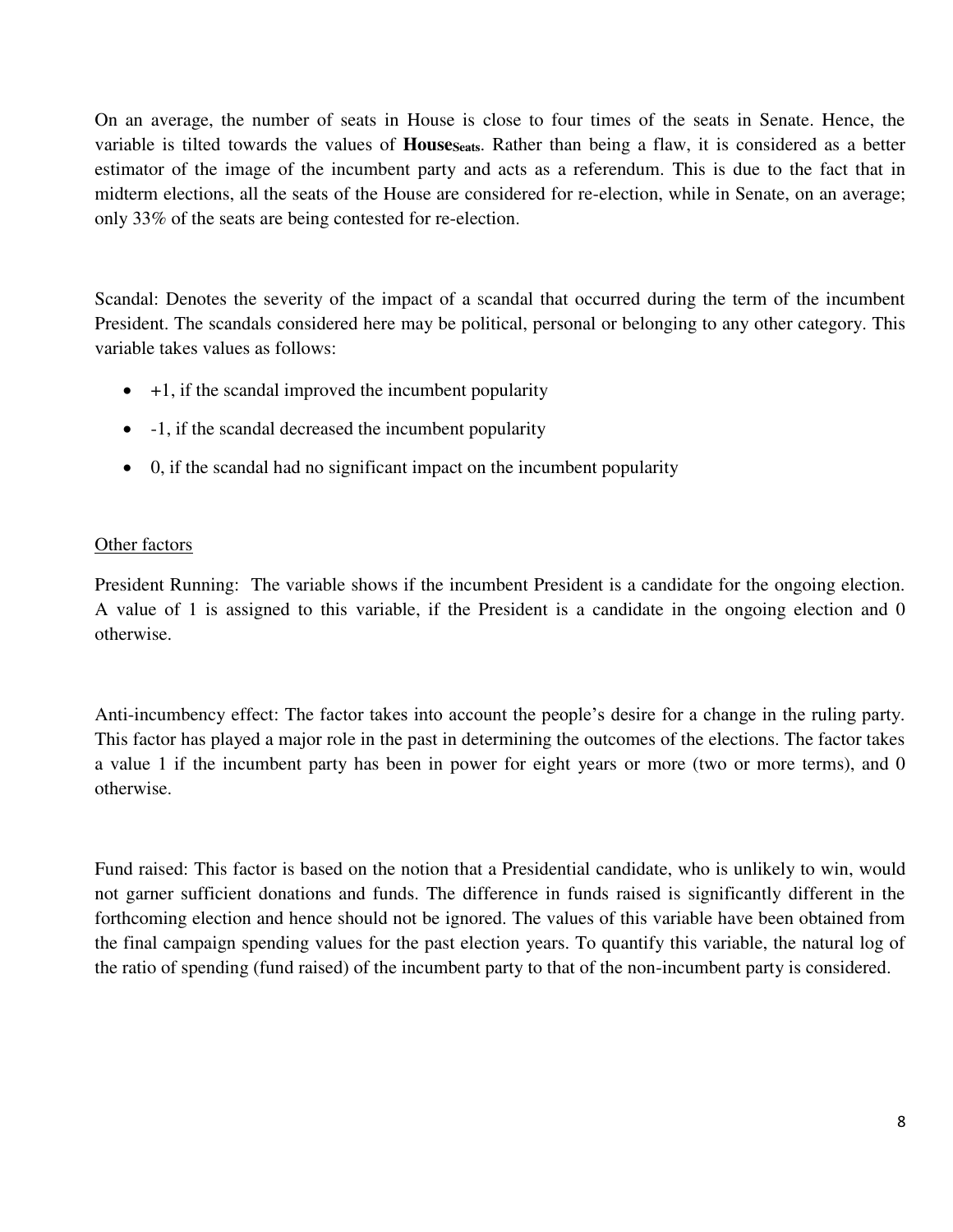#### **METHODOLOGY**

### **Factor Analysis**

Factor analysis is a statistical technique that has varied usage across a plethora of sectors. It is primarily a form of data reduction where the correlation between a certain set of independent or dependent variables is measured to find its combined effect on the dependent variable. One of the inherent problems in regression analysis is that with multi-collinearity in place, it is very difficult to estimate a suitable equation and the corresponding meaningful coefficients. Factor analysis helps us do away with this problem by finding the latent variables which are rather unobservable and their effect on the dependent variable. In case of factor analysis, an increase in the number of variables will not necessarily lead to an increase in the real vector space dimension, which is an added advantage over the normal regression analysis.

The fundamental objective of analyzing various variables on the basis of their grouped factors is to seek out for the inherent traits among the variables. The end result is the clubbing of all such uncorrelated variables to yield a minimum number of definite factors which aptly represent all related variables. These factors are thus a group of latent variables having fundamentally similar traits. There are several methods that are used to group the set of variables into multiple factors.

While finding the factors in the factor analysis process, the eigen values or the characteristic roots determine the variance among the variables captured by that particular factor. The factors which qualify the threshold eigen value ascribed by the user are the ones which are taken into consideration. The factors which have a low eigen value denote a lower contribution towards the variances in the variables captured by it and thus tend to be redundant. There are several rotation methods used while determining the factors from the given set of variables. Some of them maximise the variance among the variables captured by the factors while the others minimise the number of factors required to adequately capture the different variables.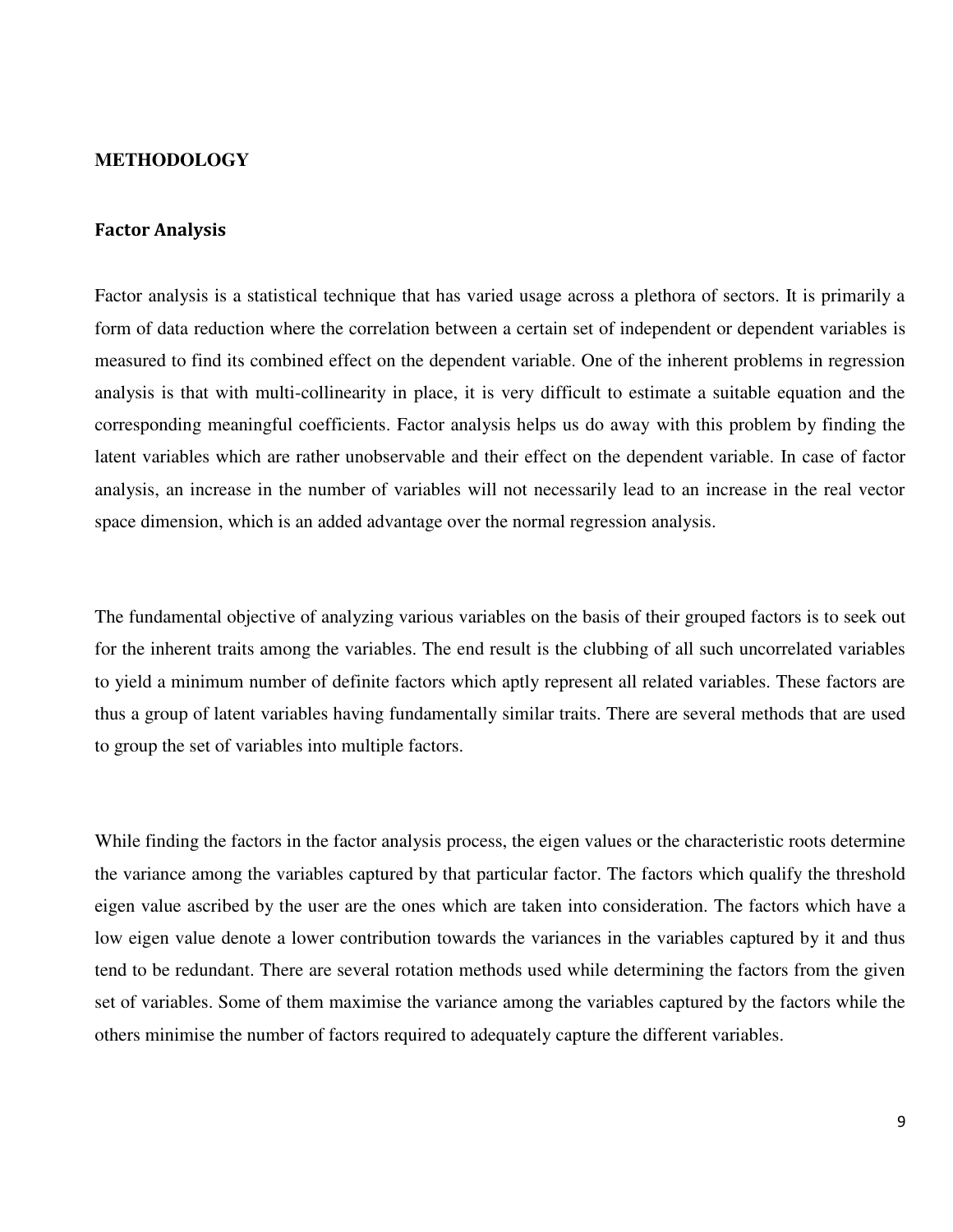The equations derived from factor analysis produce better coefficients in terms of econometric analysis. This is because of the amount of data in terms ofnumber of variables and variance that it takes into account while coming up with the factors and simultaneously compensating for errors and invariability at the same time.

### **DATA SOURCES**

The Gallup ratings for the incumbent Presidents are available from the year 1948. The data has been considered from 1952-2016, because of the unavailability of data for some of the fields prior to that. The growth rate of GDP is taken from Fair (2006, 2008, and 2012). The inflation rate was taken from the website www.usinflationcalculator.com. The data used for inflation is the average of the first six months of the corresponding election year. Unemployment data is taken from the Bureau of Labor Statistics. The data on public debt (deficit/surplus) is obtained from the website of International Monetary Fund. The interest rate considered here has been taken from the Economic Data of Federal Reserve Bank of St Louis. The rate denotes the yield of the 3-month Treasury bill of the US Fed as on 1<sup>st</sup> of June of the election vear.

Data for non-economic variables showing Presidential popularity such as average Gallup rating, Gallup index and June Gallup rating have been obtained from the official website of the Gallup Presidential poll. Data for other non-economic variables such as the male support, female support, white support, youth support have been taken from the official website of Gallup Presidential poll as well. The data on wars, scandals, military intervention and mid-term performance have been taken from Sinha et al (2012). The historical vote share data was taken from the website www.uselectionatlas.org. The data for the present year for the demographic variables like the male support, female support, youth support and white support have been taken from various opinion polls on the Gallup website, and the same have been employed for forecasting.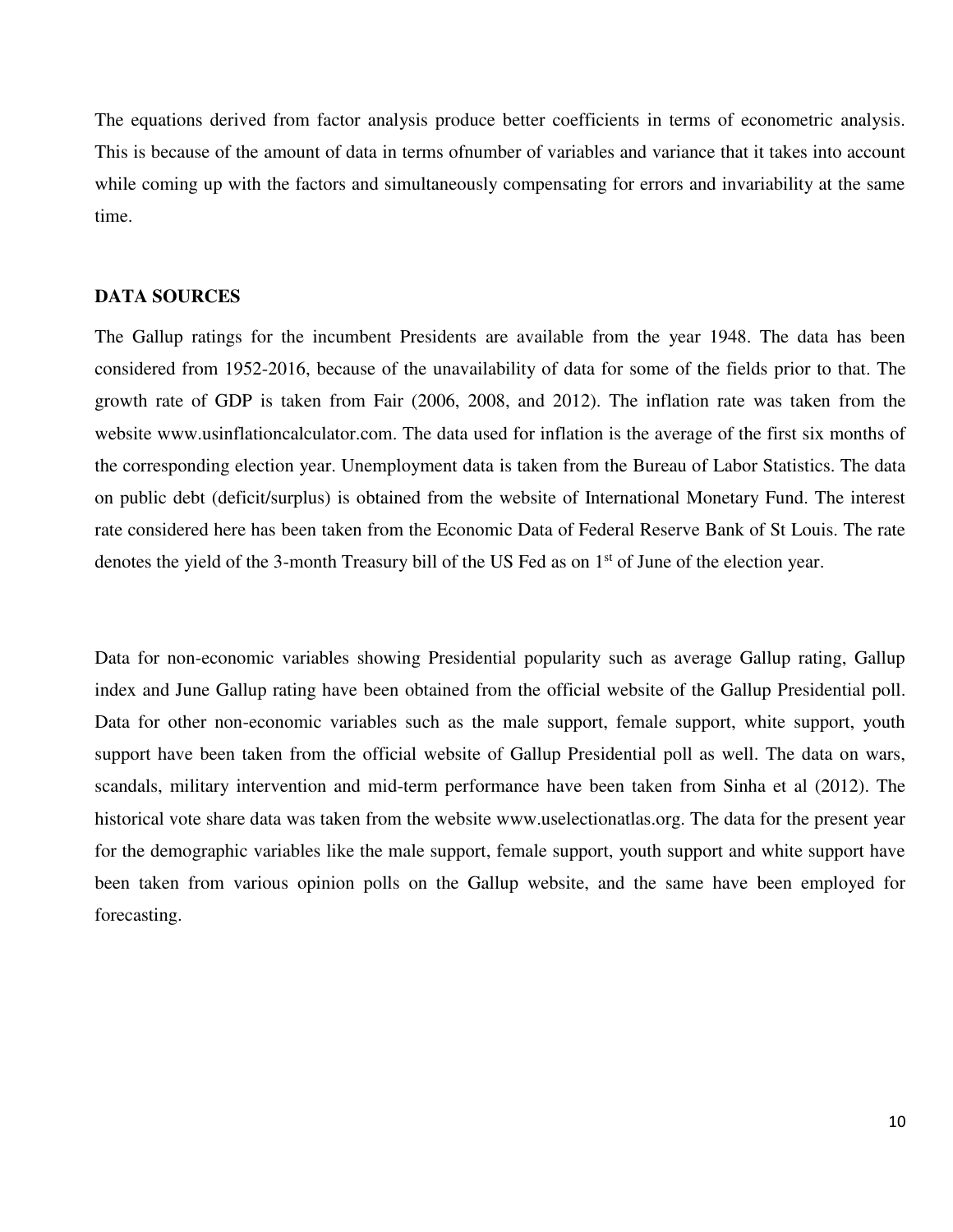### **EMPIRICAL ANALYSIS OF MODELS**

#### **Incumbent Party Vote Share Analysis:**

In the model developed, the anti-incumbency effect is considered as a different factor and rest of the variables clubbed into factors using factor analysis. The factor analysis tool in the SPSS package organized the variables into 5 factors – Factor1 comprises of male support, white support, female support, and growth rate of GDP. Factor2 consists of the average Gallup rating of the incumbent President, Gallup index and the Gallup rating of the incumbent President during the month of June of the election year. Factor3 comprises of a nominal variable to determine if the President is running or not, unemployment rate, military intervention and inflation rate. Factor4 contains the natural logarithm of the spending of incumbent party (funds raised for the current incumbent party), the natural logarithm of the gold price for one troy ounce (31.1 grams) of gold during the election years and youth support. Factor5 consists of the mid-term performance of the incumbent President and a variable that shows the change in popularity of the President due to scandals during the tenure of his incumbency.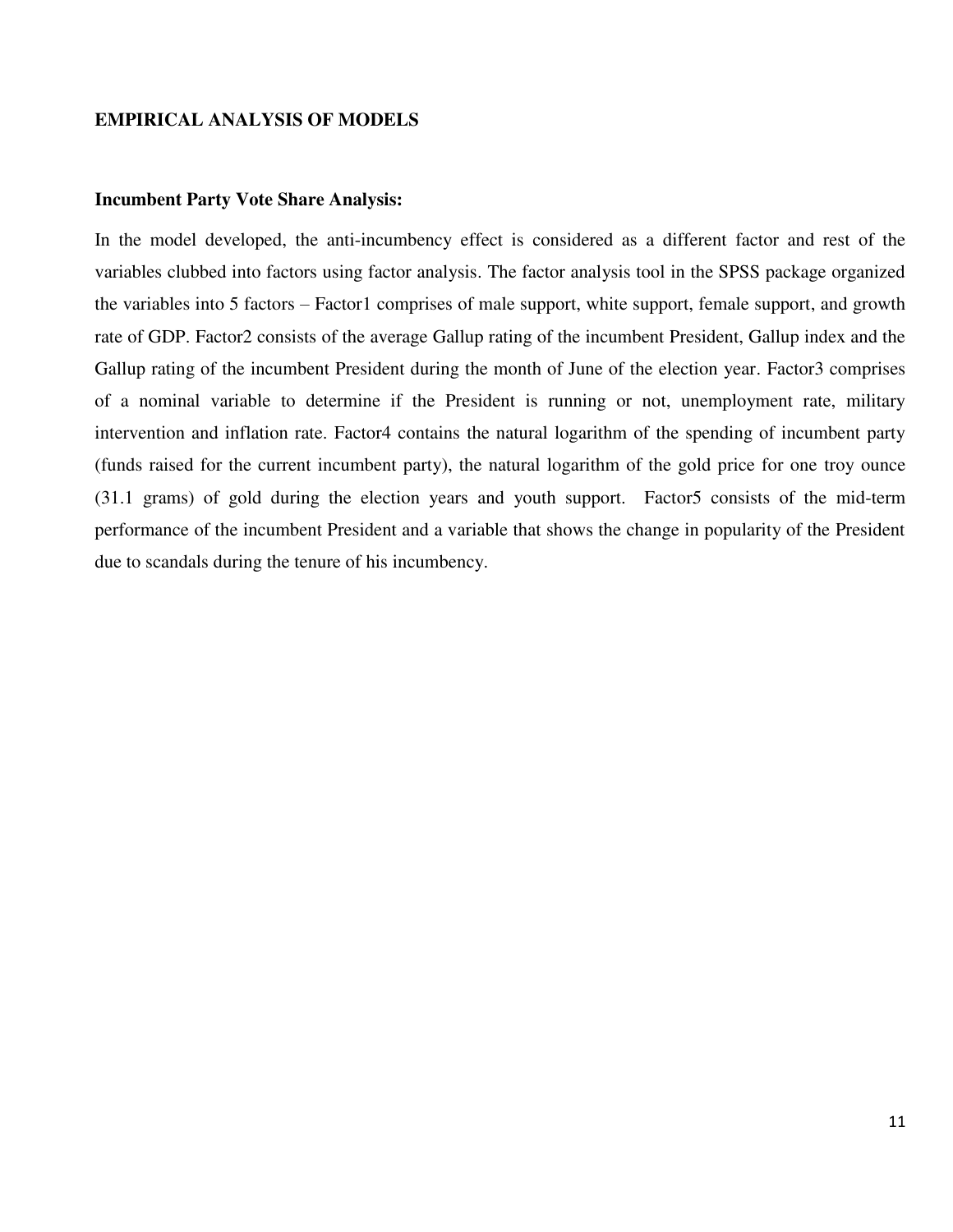|                       | Component |         |                |                |                |  |  |
|-----------------------|-----------|---------|----------------|----------------|----------------|--|--|
| <b>Factors</b>        | F1        | F2      | F <sub>3</sub> | F <sub>4</sub> | F <sub>5</sub> |  |  |
| Male                  | .936      |         |                |                |                |  |  |
| White                 | .890      |         |                |                |                |  |  |
| Growth_of_economy     | .772      |         |                |                |                |  |  |
| Female                | .595      | .534    |                | .456           |                |  |  |
| Avg_Gallup_Rating     |           | .907    |                |                |                |  |  |
| Gallup_Index          |           | .890    |                |                |                |  |  |
| June_Gallup_Rating    |           | .815    |                |                |                |  |  |
| President_running     |           |         | .821           |                |                |  |  |
| Unemployment_rate     |           |         | .750           |                |                |  |  |
| Military_intervention |           | .411    | .628           |                |                |  |  |
| Inflation             |           | $-.491$ | .620           |                |                |  |  |
| Fund_raised           |           |         |                | $-.870$        |                |  |  |
| log_gold              |           |         |                | $-.801$        |                |  |  |
| Youth                 |           |         |                | .485           |                |  |  |
| Mid_term_performance  |           |         |                |                | $-.889$        |  |  |
| Scandal               | $-.507$   |         |                |                | .539           |  |  |

### **Table 1: Rotated Component Matrix<sup>a</sup>**

Extraction Method: Principal Component Analysis.

Rotation Method: Varimax with Kaiser Normalization.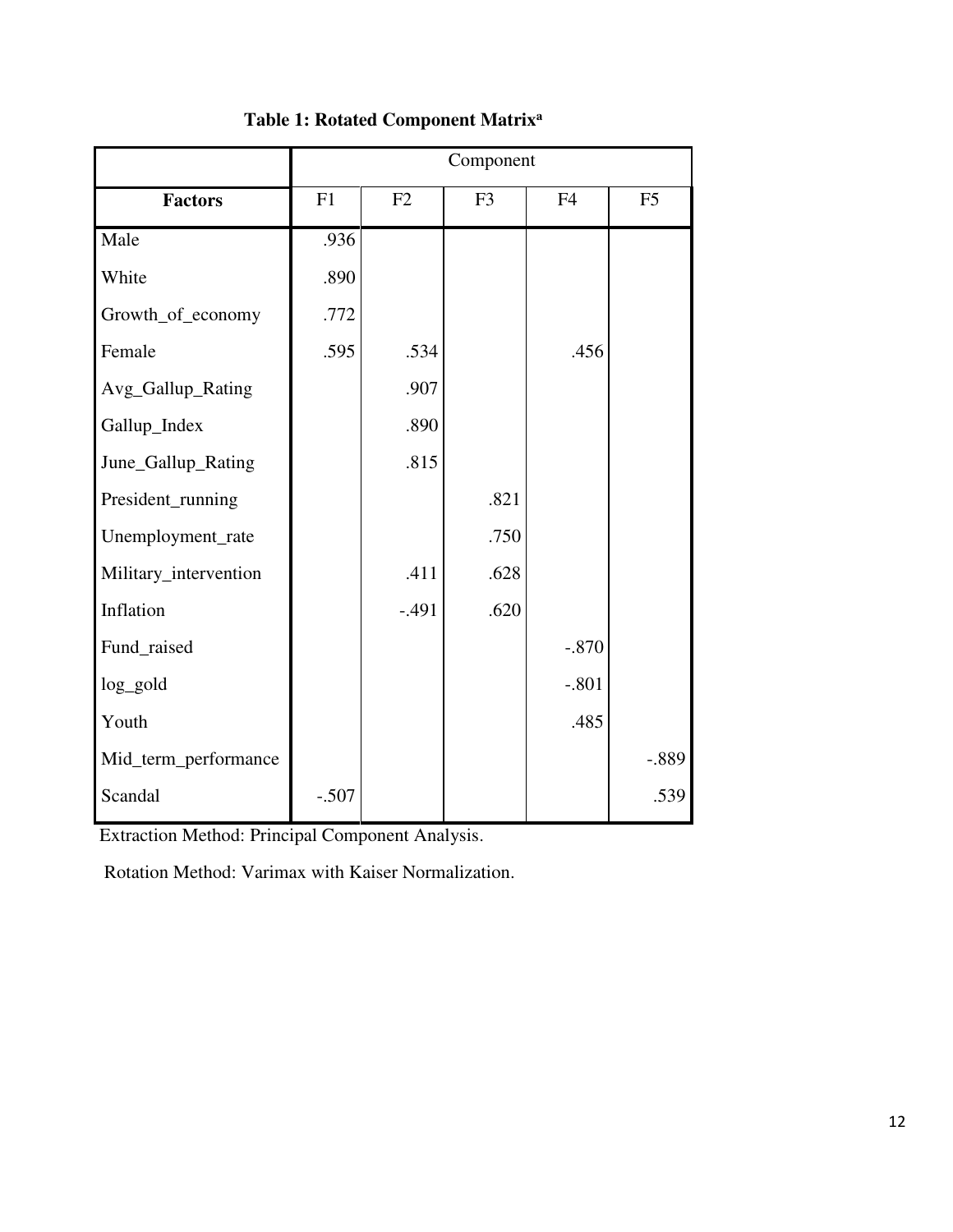**Table 2: Impact of combination of factors on vote share of incumbent party share using regression analysis** 

| Sl. No         | <b>Factors</b>                | P value | <b>R-squared</b> |
|----------------|-------------------------------|---------|------------------|
| 1              | F2                            | 0.6227  | 68.29            |
|                | F <sub>3</sub>                | 0.0858  |                  |
|                | F <sub>4</sub>                | 0.3074  |                  |
|                | F <sub>5</sub>                | 0.0527  |                  |
|                | <b>ANTI-INCUMBENCY EFFECT</b> | 0.0041  |                  |
| $\overline{2}$ | F1                            | 0.0019  | 88.19            |
|                | F <sub>3</sub>                | 0.1848  |                  |
|                | F <sub>4</sub>                | 0.0669  |                  |
|                | F <sub>5</sub>                | 0.0312  |                  |
|                | <b>ANTI-INCUMBENCY EFFECT</b> | 0.0037  |                  |
| 3              | F1                            | 0.0000  | 94.55            |
|                | F2                            | 0.0005  |                  |
|                | F <sub>3</sub>                | 0.5660  |                  |
|                | F <sub>4</sub>                | 0.0272  |                  |
|                | <b>ANTI-INCUMBENCY EFFECT</b> | 0.2778  |                  |
| $\overline{4}$ | F1                            | 0.0000  | 96.49            |
|                | F2                            | 0.0013  |                  |
|                | F <sub>3</sub>                | 0.7406  |                  |
|                | F <sub>4</sub>                | 0.0101  |                  |
|                | F <sub>5</sub>                | 0.0527  |                  |
|                | <b>ANTI-INCUMBENCY EFFECT</b> | 0.0354  |                  |
| $\overline{5}$ | F1                            | 0.0000  | 96.44            |
|                | F2                            | 0.0003  |                  |
|                | F <sub>4</sub>                | 0.0059  |                  |
|                | F <sub>5</sub>                | 0.0359  |                  |
|                | <b>ANTI-INCUMBENCY EFFECT</b> | 0.0076  |                  |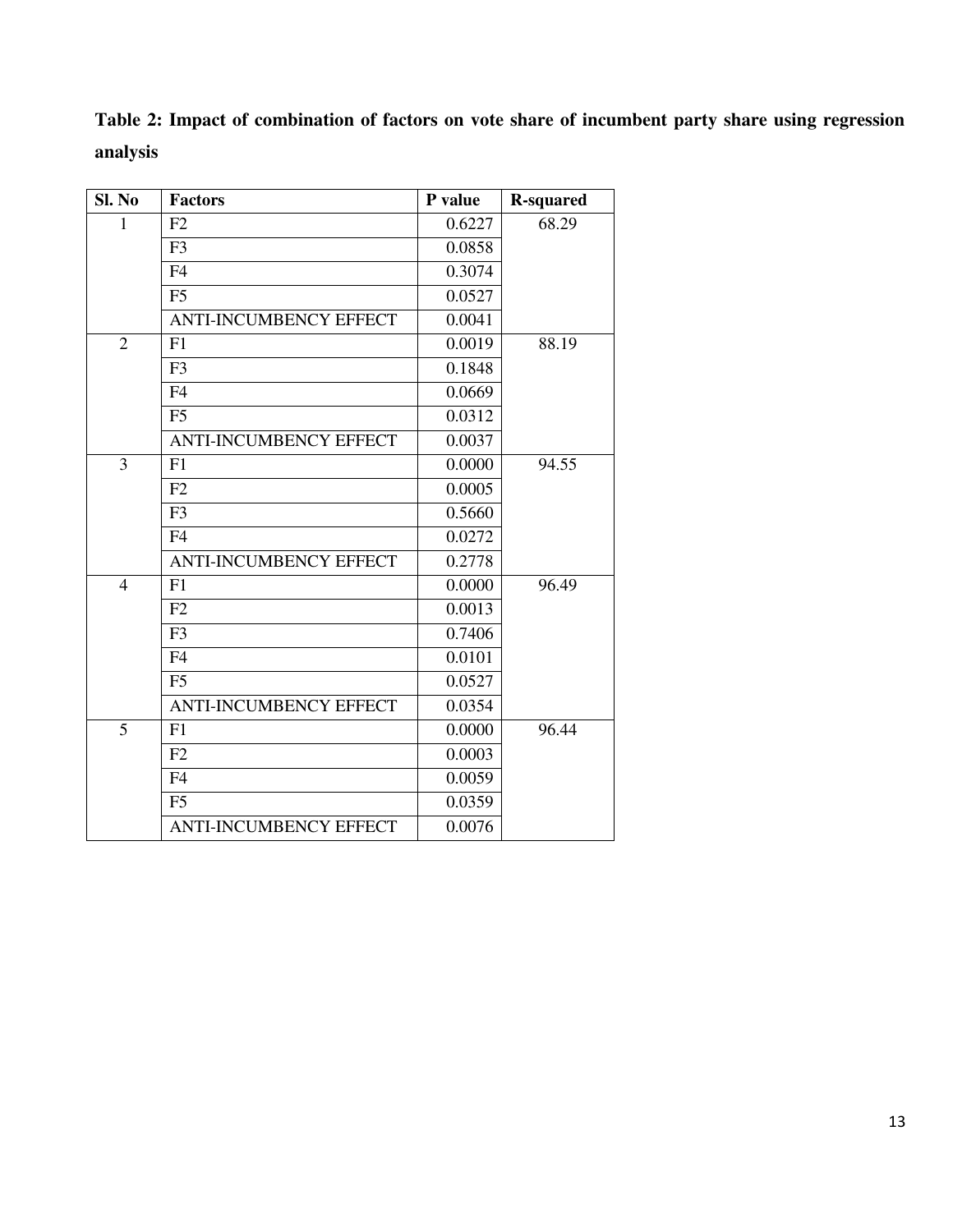#### **Non-Incumbent Party Vote Share Analysis:**

The factor analysis tool in the SPSS package sorted the variables into 6 factors – Factor1 comprises of the average Gallup rating of the incumbent President, Gallup index and the Gallup rating of the incumbent President during the month of June of the election year. Factor2 consists of male support, white support and growth rate of GDP. Factor3 contains a nominal variable to determine if the President is running or not, unemployment rate, military intervention and inflation rate. Factor4 comprises of natural logarithm of the spending of incumbent party (funds raised for the current non-incumbent party), natural logarithm of the gold price for one troy ounce (31.1 grams) of gold during the election years. Factor5 consists of female support and youth support while Factor6 contains the mid-term performance of the incumbent President and a variable that shows the change in popularity of the President due to scandals during the tenure of his incumbency.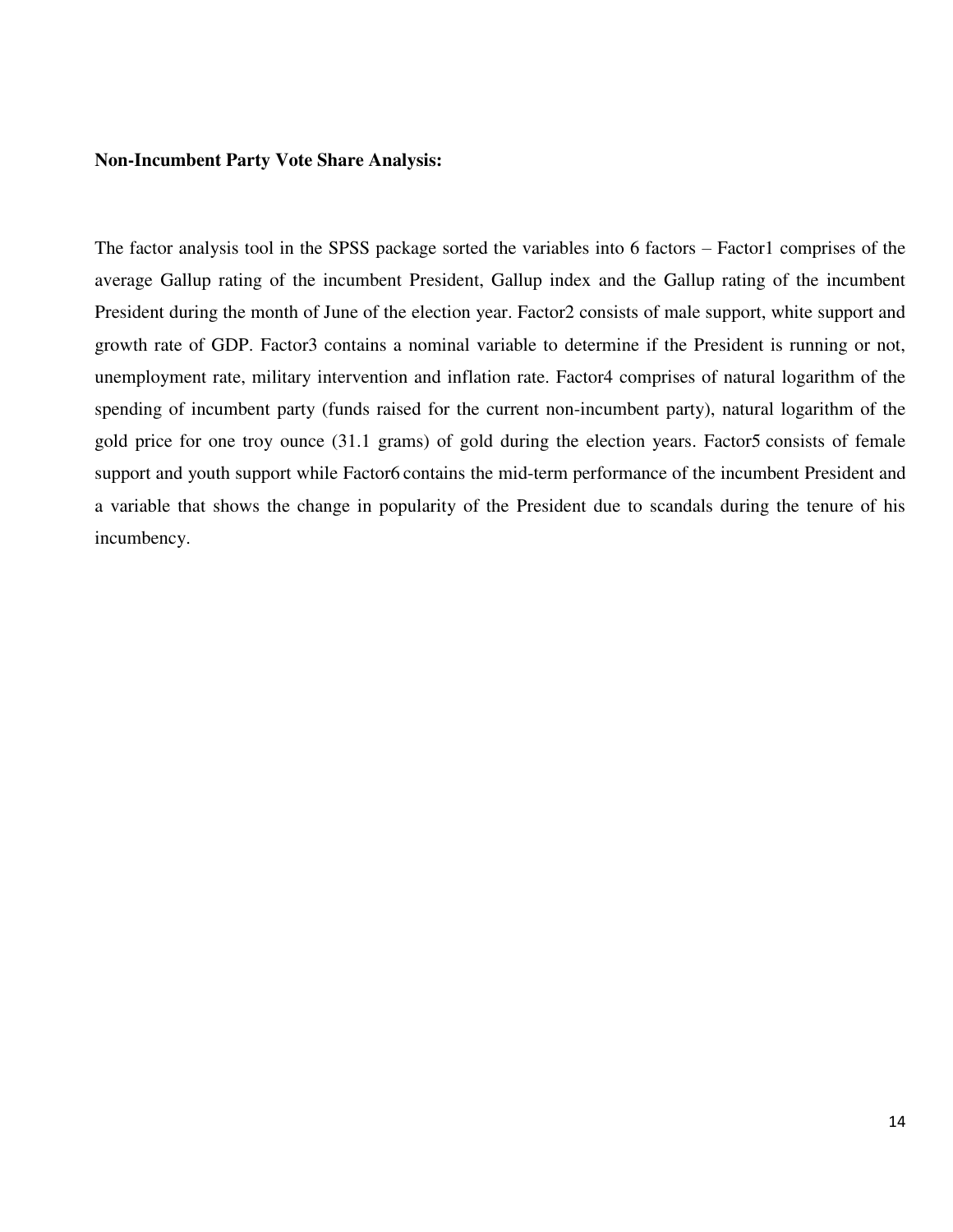|                       |              |                |      | Component      |      |         |
|-----------------------|--------------|----------------|------|----------------|------|---------|
|                       | $\mathbf{1}$ | $\overline{2}$ | 3    | $\overline{4}$ | 5    | 6       |
| Avg_Gallup_Rating     | .876         |                |      |                |      |         |
| Gallup_Index          | .861         |                |      |                |      |         |
| June_Gallup_Rating    | .780         |                |      |                |      |         |
| Male                  |              | .909           |      |                |      |         |
| White                 |              | .863           |      |                |      |         |
| Growth_of_economy     |              | $-.811$        |      |                |      |         |
| President_running     |              |                | .865 |                |      |         |
| Unemployment_rate     |              |                | .800 |                |      |         |
| Inflation             | $-.424$      | .415           | .621 |                |      |         |
| Military_intervention | .515         |                | .516 |                |      |         |
| Fund_raised           |              |                |      | .897           |      |         |
| log_gold              |              |                |      | .880           |      |         |
| Youth                 |              |                |      |                | .960 |         |
| Female                | $-.541$      |                |      |                | .622 |         |
| Mid_term_performance  |              |                |      |                |      | .908    |
| Scandal               |              | .478           |      |                |      | $-.496$ |

# **Table 3: Rotated Component Matrix**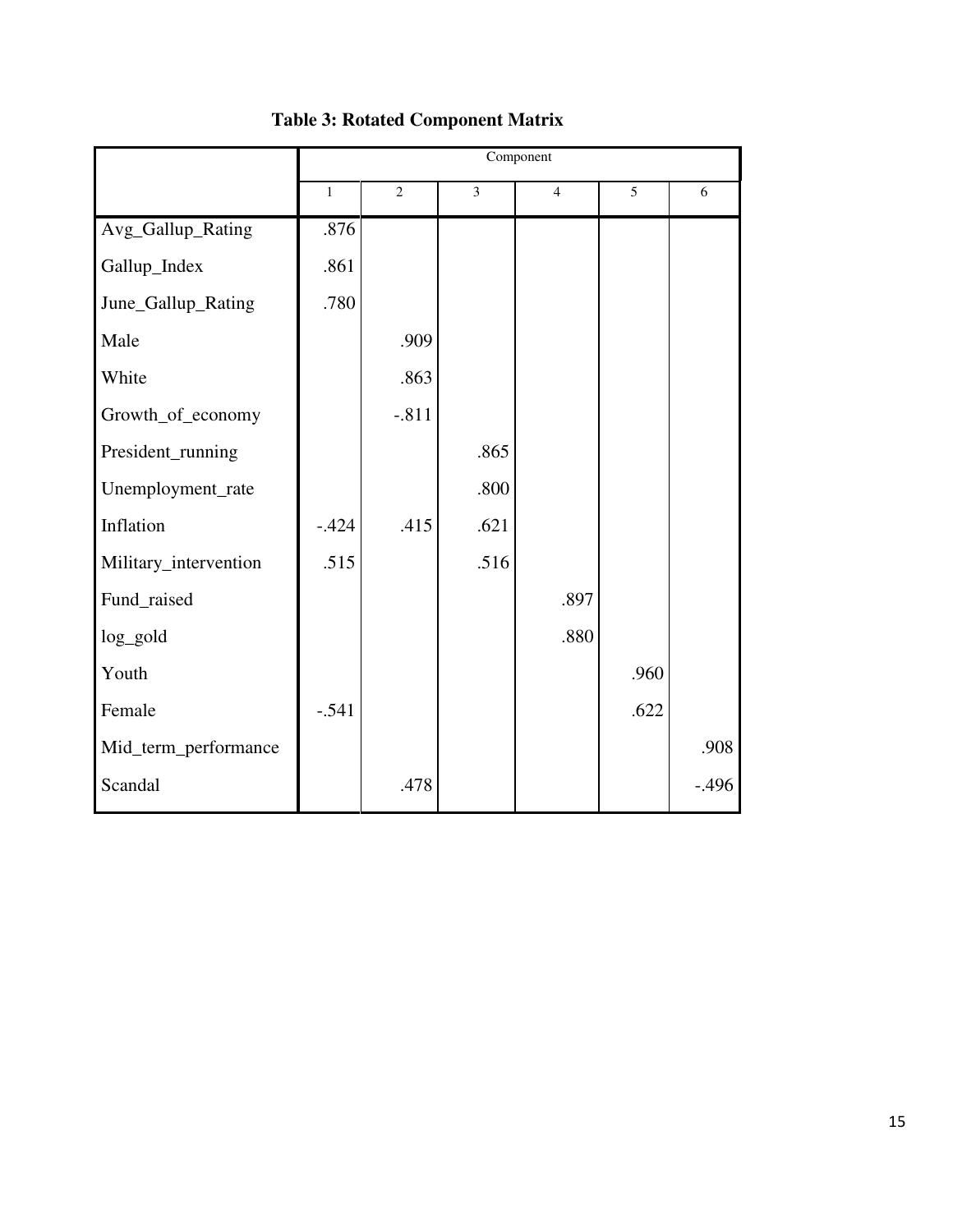| Sl. No         | <b>Factors</b>                | P value | <b>R-squared</b> |
|----------------|-------------------------------|---------|------------------|
|                | F1                            | 0.0242  |                  |
|                | F2                            | 0.0013  |                  |
|                | F <sub>3</sub>                | 0.5163  |                  |
| $\mathbf{1}$   | F4                            | 0.6231  | 89.56            |
|                | F <sub>5</sub>                | 0.0033  |                  |
|                | F <sub>6</sub>                | 0.9284  |                  |
|                | <b>ANTI-INCUMBENCY EFFECT</b> | 0.6255  |                  |
|                | F1                            | 0.012   |                  |
|                | F2                            | 0.0005  |                  |
| $\overline{2}$ | F <sub>3</sub>                | 0.4821  | 89.55            |
|                | F4                            | 0.5823  |                  |
|                | F <sub>5</sub>                | 0.0013  |                  |
|                | <b>ANTI-INCUMBENCY EFFECT</b> | 0.5656  |                  |
|                | F1                            | 0.0074  |                  |
|                | F2                            | 0.0003  |                  |
| 3              | F3                            | 0.4627  | 89.17            |
|                | F <sub>5</sub>                | 0.0004  |                  |
|                | <b>ANTI-INCUMBENCY EFFECT</b> | 0.4454  |                  |
|                | F1                            | 0.0067  |                  |
| $\overline{4}$ | F2                            | 0.0002  | 88.54            |
|                | F <sub>5</sub>                | 0.0002  |                  |
|                | ANTI-INCUMBENCY EFFECT        | 0.6523  |                  |
|                | F1                            | 0.0033  |                  |
| 5              | F2                            | 0.0001  | 88.32            |
|                | F <sub>5</sub>                | 0.0001  |                  |

**Table 4: Impact of combination of factors on vote share of non-incumbent party share**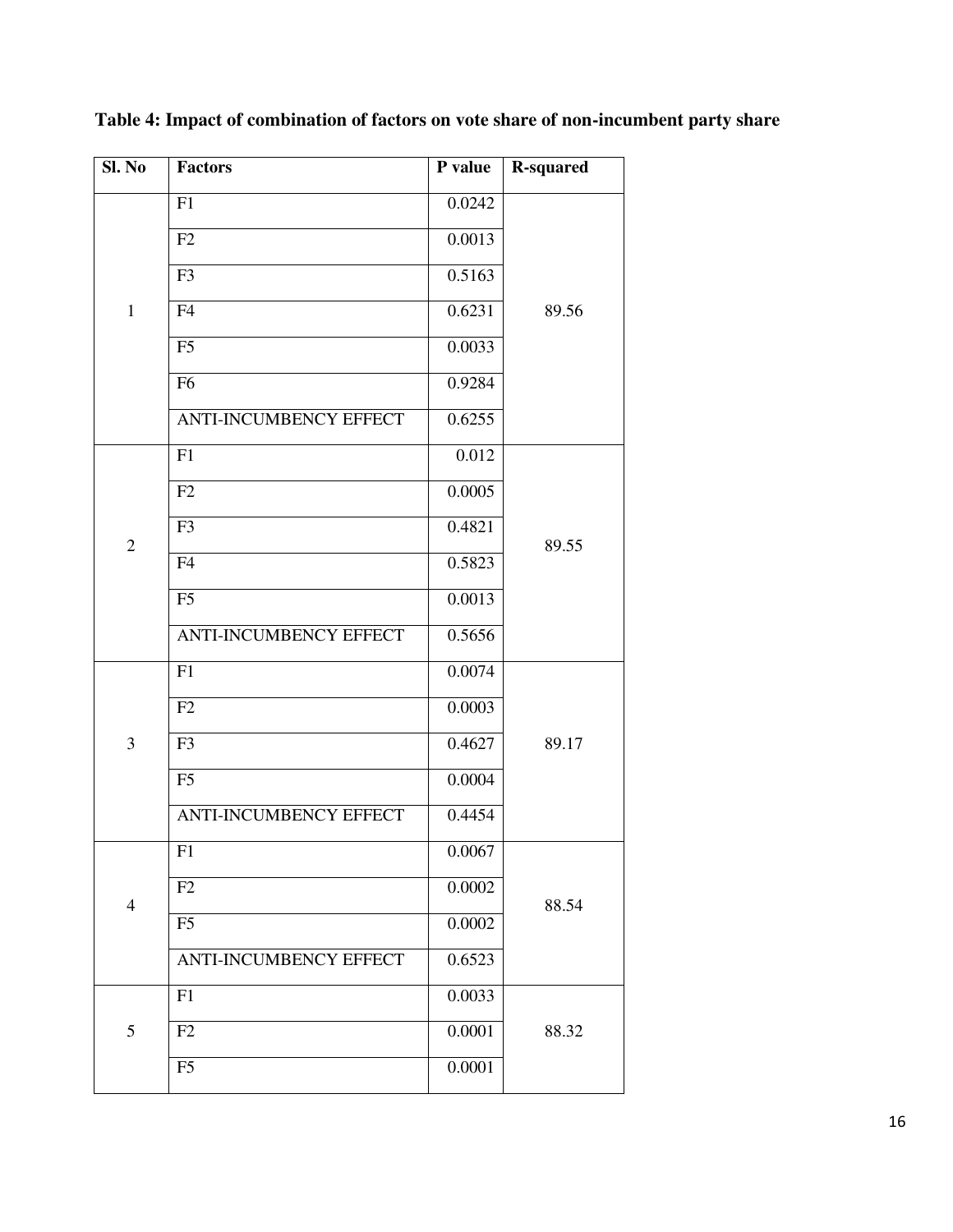#### **PROPOSED MODEL**

The final model for determining the elections should satisfy the following criteria – achieve a high significance level for the coefficients of the factors formed by the combination of different variables, high value of coefficient of determination  $(R^2)$ , acceptable levels of Root Mean Square (RMSE<1) and a Theil Statistic very close to zero (for a reliable prediction). Along with the above mentioned criteria for the final model, the factors calculated by SPSS 22 software should satisfy the criteria specified by the Kaiser-Meyer-Olkin test, which is  $KMO > 0.5$ .

### **Incumbent Party Vote Share Analysis:**

The factor analysis was performed on a good number of economic and non-economic variables. The antiincumbency effect factor was considered separately as it was found to be significant on its own. The final model (Model 5 in Table 2) proposes to consider Factor1, Factor2, Factor4, Factor5 and the antiincumbency effect. Factor3 consisting of the variables mentioned before, was found to be insignificant and hence was not considered for the final model building. Hence, the proposed model is given as:

```
Y = c + \alpha_1 Factor1 + \alpha_2 Factor2 + \alpha_4 Factor4 + \alpha_5 Factor5 + \alpha_6 (anti-incumbency effect) + \varepsilon
```
The dependent variable Y in this case, represents the vote share of the incumbent party. This model can be used to forecast the vote share of the incumbent party for the year 2016, using the regression model built.

### **Model used for forecasting vote share of the incumbent party**

VOTE = c +  $\alpha_1$  Factor1 +  $\alpha_2$  Factor2 +  $\alpha_4$  Factor4 +  $\alpha_5$  Factor5 +  $\alpha_6$  (anti-incumbency effect) +  $\varepsilon$ 

VOTE =  $53.269 + 3.922$  Factor1 + 2.014 Factor2 + 1.374 Factor4 + 0.921 Factor5 - 3.088 (anti-incumbency effect)

Dependent Variable: INCUMBENT\_VOTE\_SHARE Method: Least Squares Sample: 1952 2012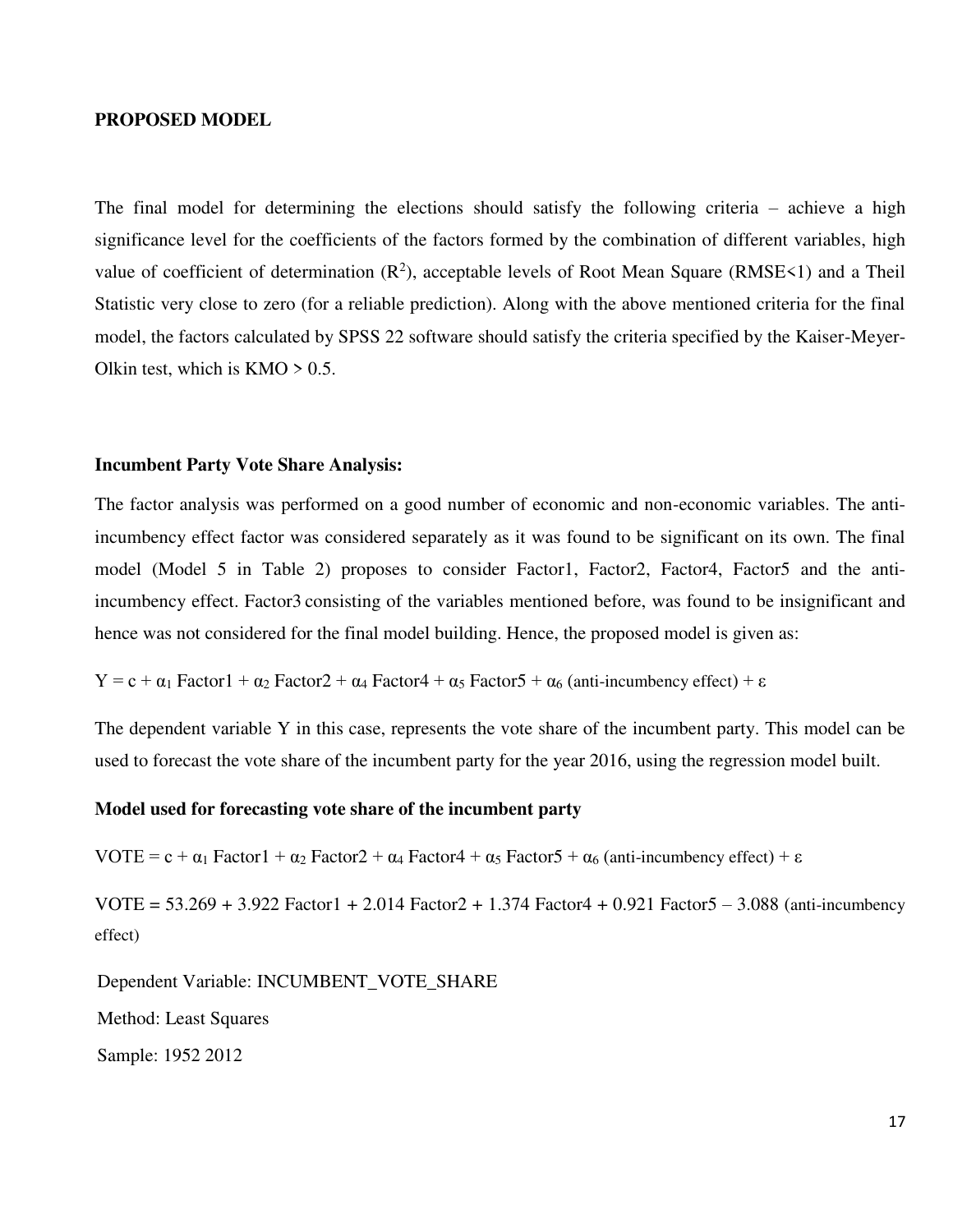| Variable                      | Coefficient | Std. Error t-Statistic |          | P-Value  |
|-------------------------------|-------------|------------------------|----------|----------|
| $\mathcal{C}$                 | 53.26910    | 0.557090               | 95.62029 | 0.0000   |
| F1                            | 3.921713    | 0.371093               | 10.56801 | 0.0000   |
| F2                            | 2.014146    | 0.367770               | 5.476643 | 0.0003   |
| F <sub>4</sub>                | 1.373917    | 0.394149               | 3.485783 | 0.0059   |
| F <sub>5</sub>                | 0.921256    | 0.380306               | 2.422406 | 0.0359   |
| <b>ANTI-INCUMBENCY EFFECT</b> | $-3.088278$ | 0.927264 -3.330527     |          | 0.0076   |
| R-squared                     | 0.964482    | Mean dependent var     |          | 52.01213 |
| <b>Adjusted R-squared</b>     | 0.946723    | S.D. dependent var     |          | 5.596522 |
| S.E. of regression            | 1.291780    | Akaike info criterion  |          | 3.629916 |
| Sum squared resid             | 16.68696    | Schwarz criterion      |          | 3.919637 |
| Log likelihood                | $-23.03933$ | Hannan-Quinn criter.   |          | 3.644752 |
| F-statistic                   | 54.30935    | Durbin-Watson stat     |          | 2.426019 |
| Prob(F-statistic)             | 0.000001    |                        |          |          |

Included observations: 16

The coefficient of determination  $(R^2)$  value obtained for the model was found to be 96.45%, which is high enough for a good prediction of the vote share of the incumbent party in the 2016 Presidential elections. The Theil statistic for the forecast was found to be 0.0097, which is good enough for an accurate forecast. Using data from the same sources as mentioned for the economic variables and Gallup ratings and obtaining the data for some non-economic variables like male support, female support, youth support and white support from various online polls, the model was employed for prediction of the vote share of the domestic candidate. The youth support value for 2016 was taken as 31%. The male support, female support and white support ratios were taken to be 0.75, 0.79 and 0.89 respectively. The final forecast for the vote share of incumbent party obtained was  $45.586\%$ , with a standard error of  $\pm 2.32\%$ .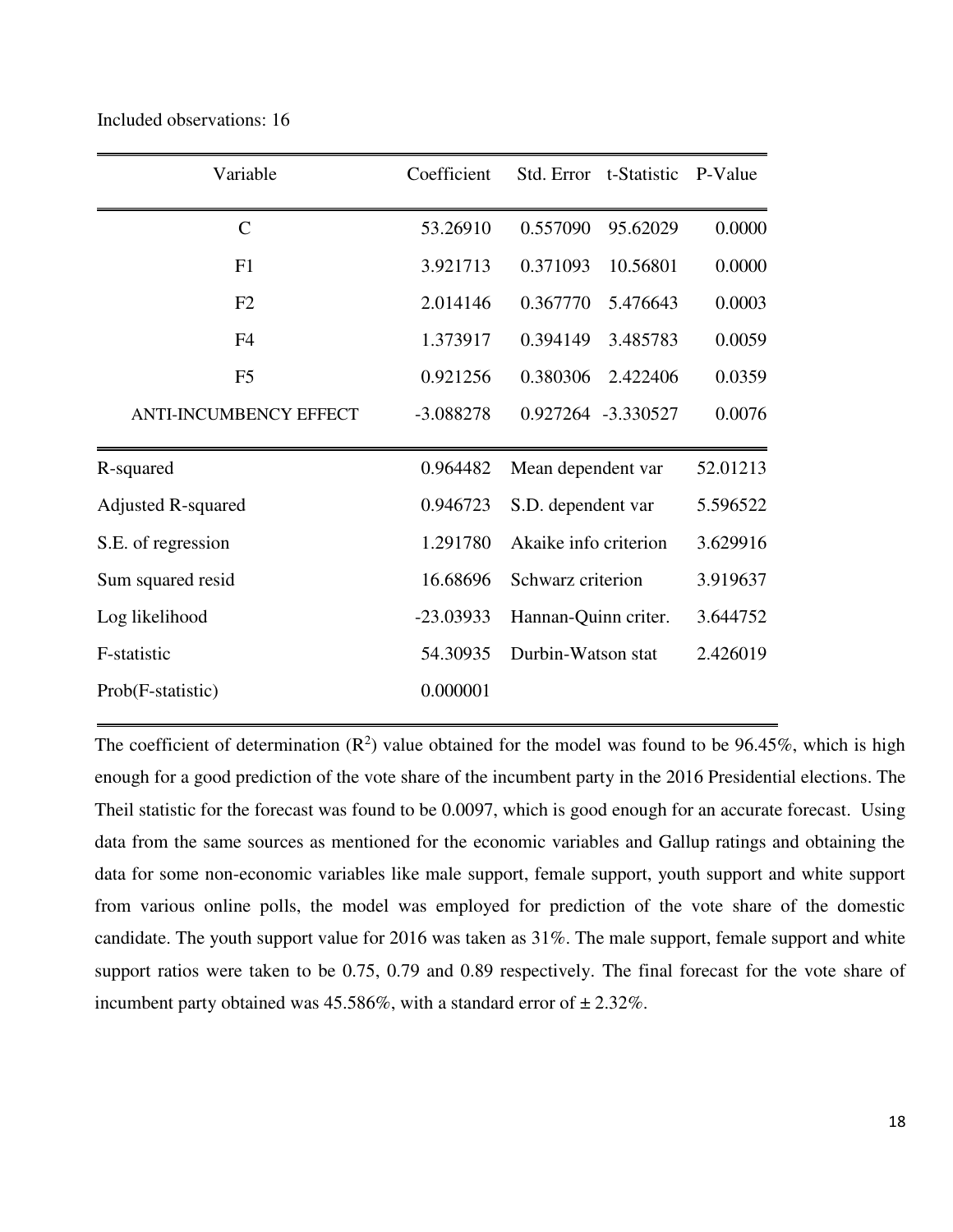### **Non-Incumbent Party Vote Share Analysis:**

The forecasted vote share of 45.586% for the candidate of the incumbent party is not sufficient to forecast the final outcome of the election, i.e. the next President of the United States. Hence, a similar analysis was carried out to forecast the vote share of the Presidential candidate of the non-incumbent party.

### **Model used for forecasting vote share of the non-incumbent party**

VOTE =  $c + \alpha_1$  Factor1 +  $\alpha_2$  Factor2 +  $\alpha_5$  Factor5 +  $\varepsilon$ 

VOTE = 45.453 - 1.829Factor1 + 2.959 Factor2 + 3.602Factor5

Dependent Variable: NON\_INCUMBENT\_VOTE\_SHARE

Method: Least Squares

Sample: 1952 2012

Included observations: 16

| Variable                  | Coefficient | Std. Error            | t-Statistic | P-Value  |
|---------------------------|-------------|-----------------------|-------------|----------|
| $\mathbf C$               | 45.45282    | 0.507872              | 89.49654    | 0.0000   |
| F1                        | $-1.829641$ | 0.500880              | $-3.652849$ | 0.0033   |
| F2                        | 2.959331    | 0.508300              | 5.822017    | 0.0001   |
| F <sub>5</sub>            | 3.602167    | 0.606188              | 5.942326    | 0.0001   |
| R-squared                 | 0.883182    | Mean dependent var    |             | 45.82437 |
| <b>Adjusted R-squared</b> | 0.853978    | S.D. dependent var    |             | 5.239949 |
| S.E. of regression        | 2.002333    | Akaike info criterion |             | 4.438821 |
| Sum squared resid         | 48.11203    | Schwarz criterion     |             | 4.631968 |
| Log likelihood            | $-31.51056$ | Hannan-Quinn criter.  |             | 4.448711 |
| F-statistic               | 30.24141    | Durbin-Watson stat    |             | 1.676520 |
| Prob(F-statistic)         | 0.000007    |                       |             |          |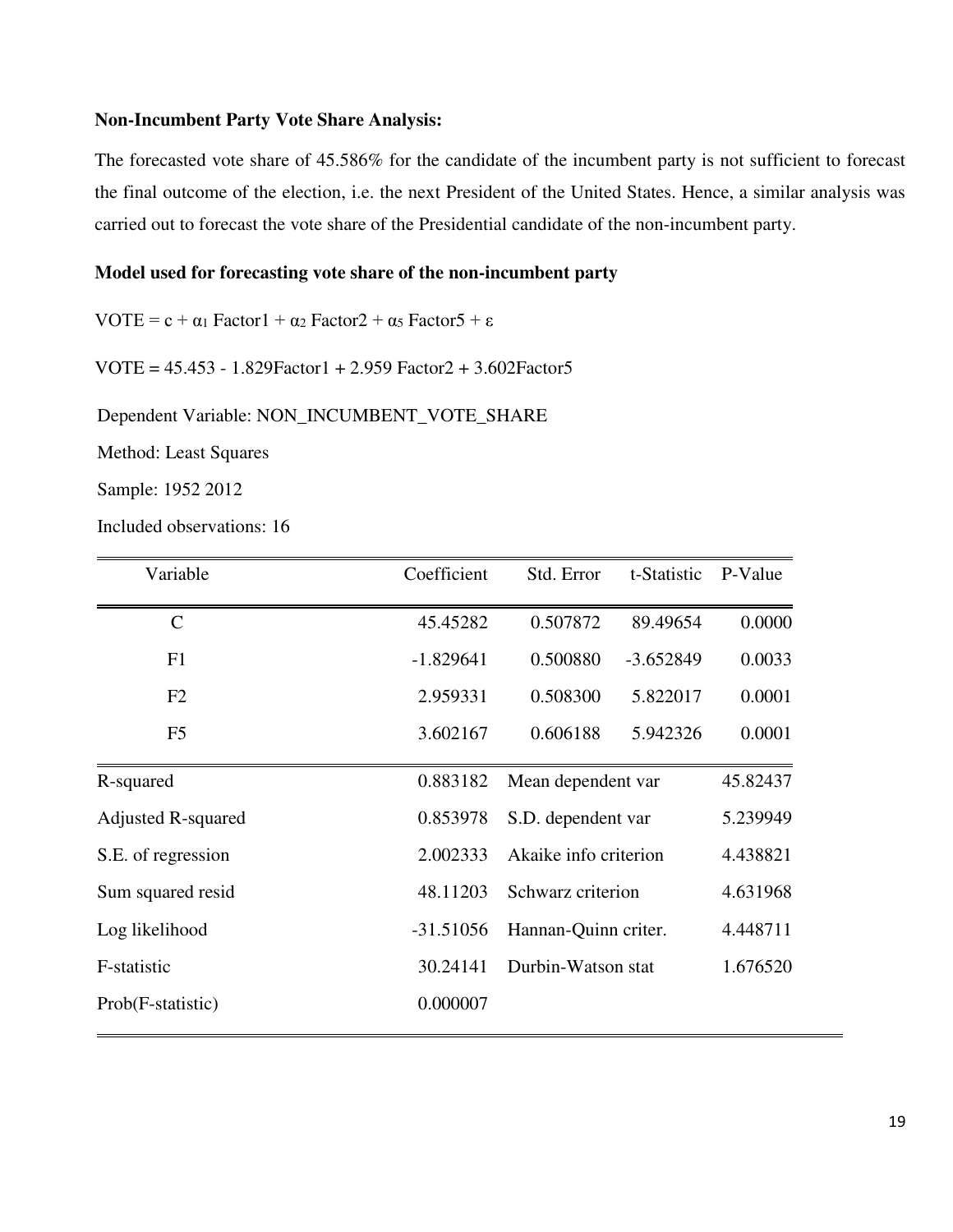The coefficient of determination  $(R^2)$  for the model was found to be 88.32%, which is high enough for a good prediction of the 2016 vote share of the non-incumbent party. The Theil statistic for the forecast was found to be 0.0188, which is good enough for an accurate forecast. Using data from the same sources as mentioned for the economic variables and Gallup ratings and obtaining the data for some non-economic variables like male support, female support, youth support and white support from various online polls, the model was employed for prediction of the vote share of the domestic candidate. The final forecast for the vote share that was obtained was 39.508%, with a standard error of ±3.87%.

### **CONCLUSION**

This paper uses the techniques of factor analysis and regression to build models capable of forecasting the outcome of the US Presidential Election of 2016. According to the analysis performed, multiple factors that included a mixture of economic and non-economic parameters were found to be significant for predicting the outcome of the forthcoming election.

The models developed in the paper forecast the vote share of the Democratic Party's candidate Hillary Clinton to be 45.59% with a standard error of  $\pm 2.32\%$  and the vote share of the Republican Party's candidate Donald Trump to be 39.51% with a standard error of  $\pm 3.87$ %. From the vote share percentages predicted, we can say that Hillary Clinton is going to be the probable winner in this year's race to the White House, by a comfortable margin. These vote percentages also signal a rise in the percentage of votes received by the minority party nominees including Gary Johnson and Jill Stein, totaling to about 15%. Again, this paper re-establishes the notion that the non-economic factors have a greater influence on the outcomes of US Presidential elections as compared to the economic factors, as some of the important economic factors such as inflation and unemployment rate were found to be insignificant.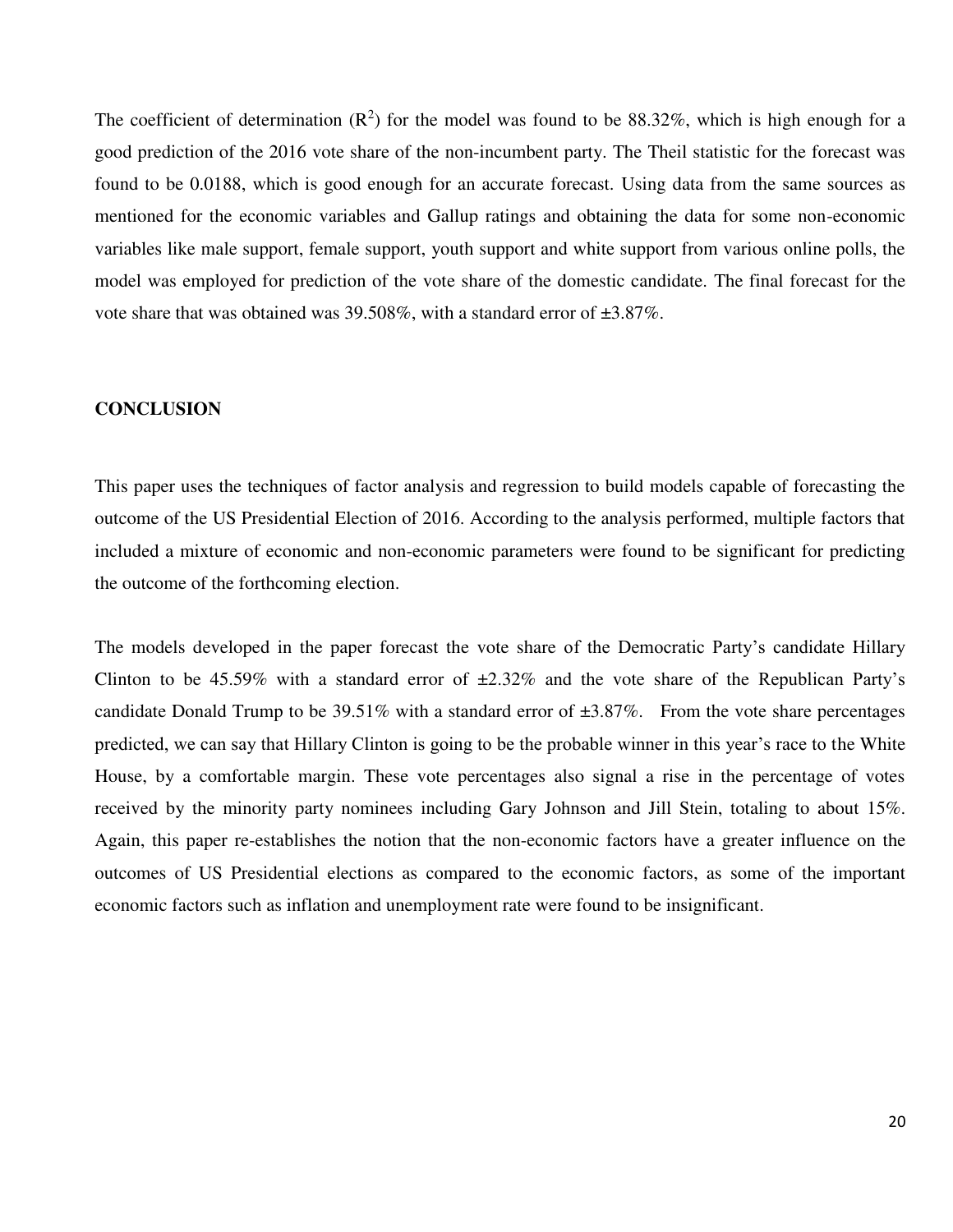### **REFERENCES:**

Abramowitz A. I. (1988). An Improved Model for Predicting the Outcomes of Presidential Elections. *PS: Political Science and Politics*, 21 4, 843-847

Bureau of Labor Statistics. (2012a). How the Government Measures Unemployment retrieved from: http://www.bls.gov/cps/cps\_htgm.htm#unemployed

Bureau of Labor Statistics. (2012b). *Where can I find the unemployment rate for previous years?*retrieved from: http://www.bls.gov/cps/prev\_yrs.htm/

Bureau of Economic Analysis. (2012). Table 3.12. Government Social Benefits. retrieved from: http://www.bea.gov/national/index.htm#gdp

Cuzán, A. G., Heggen R.J., & Bundrick,C.M. (2000). Fiscal policy, economic conditions, and terms in office: simulating presidential election outcomes*. In Proceedings of the World Congress of the Systems Sciences and ISSS International Society for the Systems Sciences*, 44th Annual Meeting, July 16–20, Toronto, Canada.

Cuzán, A. G. (2016). Fiscal model forecast for the 2016 U.S. presidential election. retrieved from: http://pollyvote.com/wp-content/uploads/2016/08/FISCAL-MODEL-FORECAST-FOR-2016- AMERICAN-PRESIDENTIAL-ELECTION.pdf

Hibbs D. A. (2000). Bread and Peace voting in U.S. presidential elections. *Public Choice, 104,* 149–180.

Hibbs D. A. (2012). Obama's Re-election Prospects Under 'Bread and Peace' Voting in the 2012 US Presidential Election.retrieved from: http://www.douglashibbs.com/HibbsArticles/HIBBS\_OBAMA-REELECT-31July2012r1.pdf

Fair, R. C. (1978). The effect of economic events on votes for president. *Review of Economics and Statistics, 60*, 159-173.

Fair, R. C. (2002). Predicting Presidential Elections and Other Things. *Stanford: Stanford University Press.* 

Fair, R.C. (2006). *The Effect of Economic Events on Votes for President: 2004 Update*. retrieved from: http://fairmodel.econ.yale.edu/RAYFAIR/PDF/2006CHTM.HTM

Fair, R.C. (2008). *2008 Post Mortem*. retrieved from: http://fairmodel.econ.yale.edu/vote2008/index2.htm

Fair, R. C. (2012). *Vote-Share Equations: November 2010 Update.* retrieved from: http://fairmodel.econ.yale.edu/vote2012/index2.htm

Fair, R.C. (2014). Presidential and Congressional Vote-Share Equations: November 2014 Update retrieved from: https://fairmodel.econ.yale.edu/vote2016/index2.html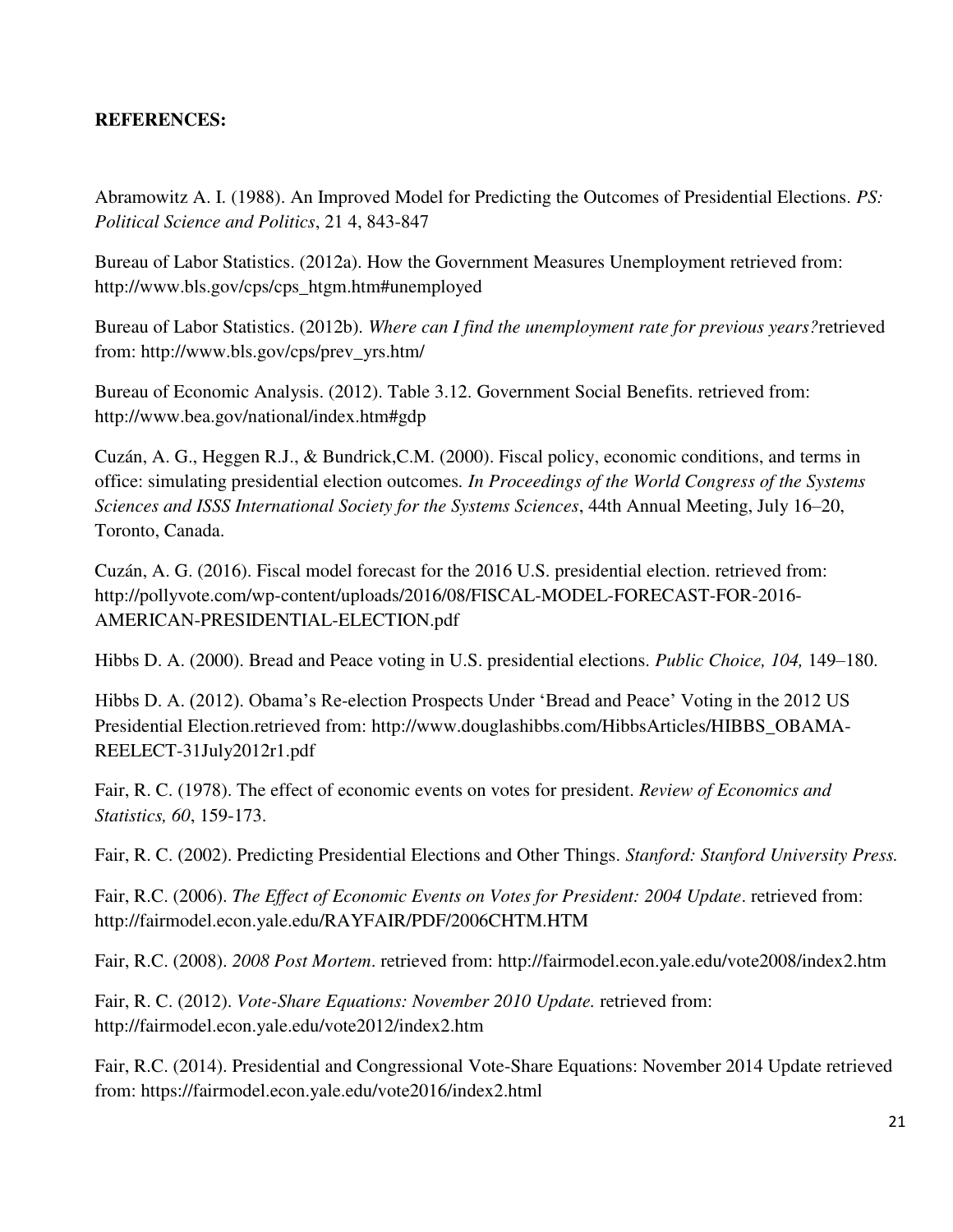Gallup Presidential Poll. (2016). *Presidential Job Approval Center*. retrieved from: http://www.gallup.com/poll/124922/presidential-approval-center.aspx

International Monetary Fund. (2010). *Historical Public Debt Databas*e. retrieved from: http://www.imf.org/external/pubs/ft/wp/2010/data/wp10245.zip

InflationData.com. (2016). *Historical Crude Oil Prices (Table).* retrieved from: http://inflationdata.com/inflation/Inflation\_Rate/Historical\_Oil\_Prices\_Table.asp

Jérôme B. & Jérôme V. (2011). Forecasting the 2012 U.S. Presidential Election: What Can We Learn from a State Level Political Economy Model. *In Proceedings of the APSA Annual meeting Seattle*, September 1-4 2011.

Katz J.(2016) Who will be President? Retrieved from: http://www.nytimes.com/interactive/2016/upshot/presidential-polls-forecast.html

Lichtman, A. J., and Keilis-Borok, V. I. (1981). "Pattern Recognition Applied to Presidential Elections in the United States, 1860-1980: Role of Integral Social, Economic and Political Traits," *Proceedings of the National Academy of Science*, Vol. 78, No. 11, pp. 7230-7234

Lichtman, A. J. (2005). The Keys to the White House. *Lanham, MD: Lexington Books*.

Lichtman, A. J. (2008). The keys to the white house: An index forecast for 2008. *International Journal of Forecasting, 24*, 301–309.

Lewis-Beck, M. S. & Rice, T. W. (1982).Presidential Popularity and Presidential Vote. *The Public Opinion Quarterly, 46 4,* 534-537.

Office of the Clerk. (2010). *Election Statistics*. retrieved from: http://artandhistory.house.gov/house\_history/electionInfo/index.aspx

Sigelman, L. (1979). Presidential popularity and presidential elections. *Public Opinion Quarterly, 43,* 532- 34.

Silver. N. (2011). On the Maddeningly Inexact Relationship Between Unemployment and Re-Election*.*  retrieved from: http://fivethirtyeight.blogs.nytimes.com/2011/06/02/on-themaddeningly-inexactrelationship-between-unemployment-and-re-election/

Sinha P. and Bansal. A. K. (2008). Hierarchical Bayes Prediction for the 2008 US Presidential Election. *The Journal of Prediction Markets, 2,* 47-60.

Sinha P., Sharma A. & Singh H. (2012). Prediction for the 2012 United States Presidential election using multiple regression model, *The Journal of Prediction Markets, 6 2, 78-98.*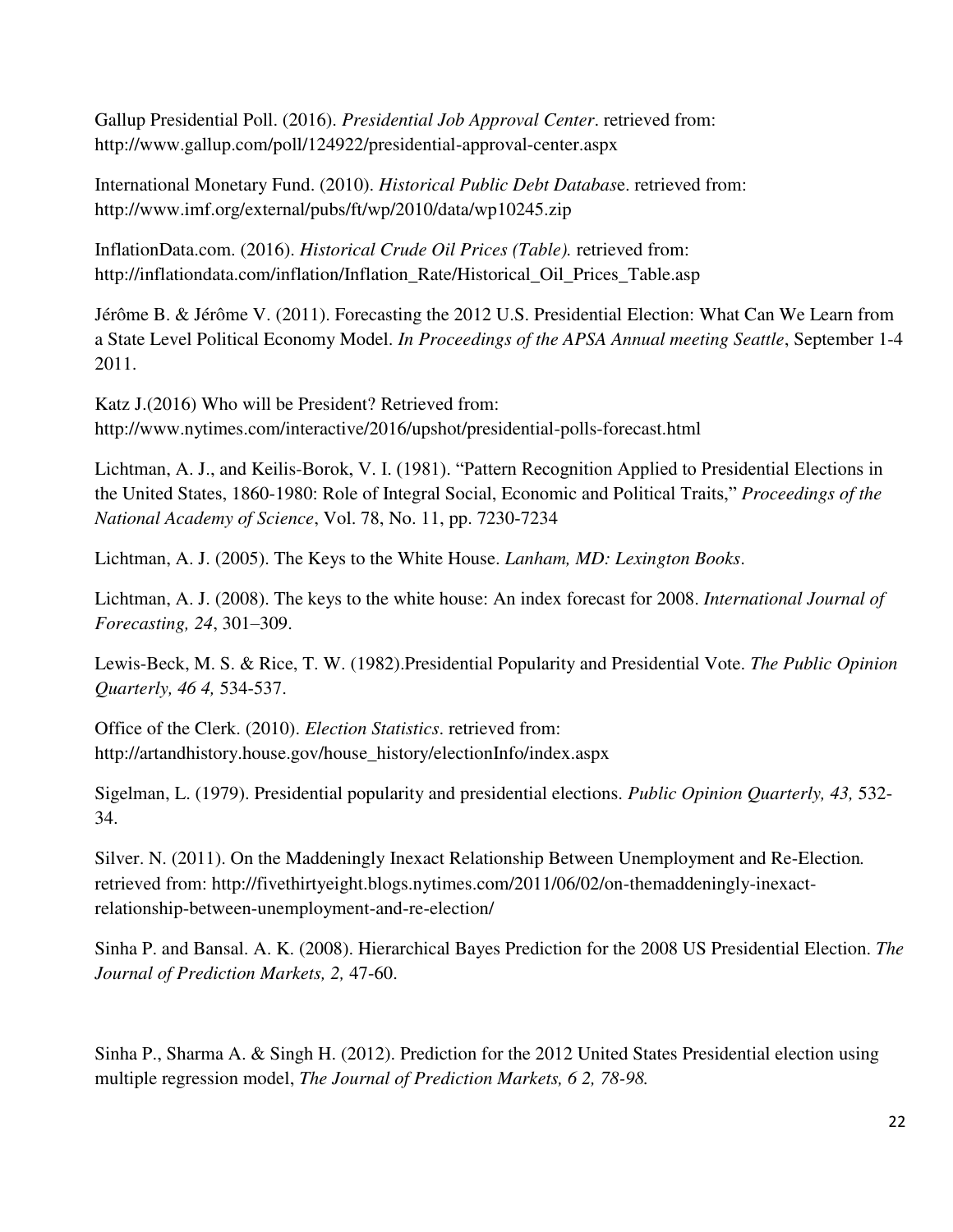Tufte, E. R. (1975). Determinants of the Outcomes of Midterm Congressional Elections. *American Political Science Review*, 69, 812-26.

The White House. (2012). *Table 1.2—Summary of Receipts, Outlays, And Surpluses Or Deficits (–) As Percentages Of GDP: 1930–2017*. retrieved from: http://www.whitehouse.gov/sites/default/files/omb/budget/fy2013/assets/hist.pdf

United States National Mining Association. (2011). *Historical Gold Prices- 1833 to Present.* Retrieved from: http://www.nma.org/pdf/gold/his\_gold\_prices.pdf

Weingert & Sebastian(2015). Predicting primary election results through network analysis of donor relationships retrieved from:

https://web.stanford.edu/class/cs224w/projects\_2015/Predicting\_primary\_election\_results\_through\_network \_analysis\_of\_donor\_relationships.pdf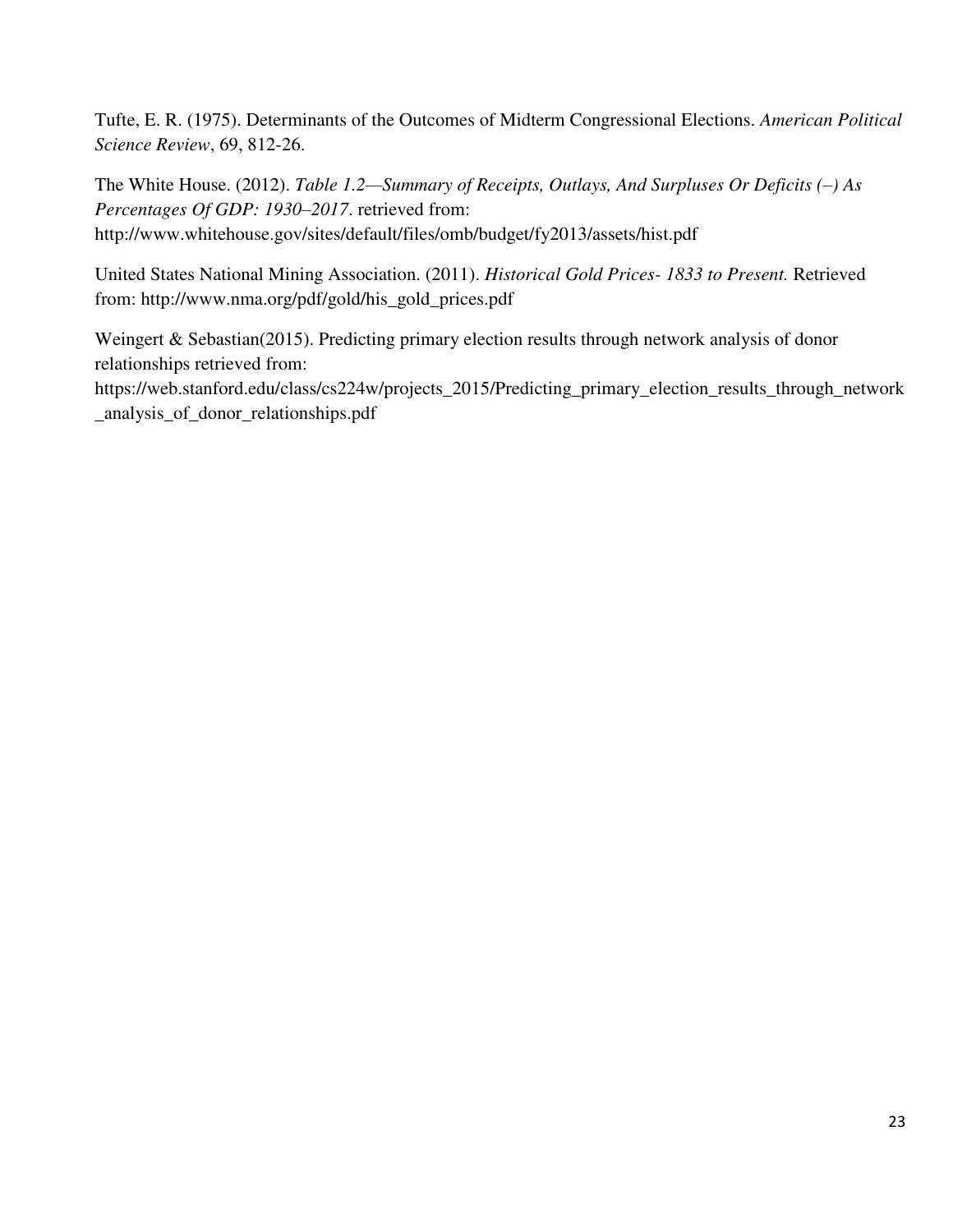# **APPENDIX**

# **Table 1: Scandals during Presidential Terms and the Corresponding Ratings**

| Electio<br>n Year | <b>Incumbent President</b>                  | <b>Scandals</b>                                                                                                                                                                       | Scanda           |
|-------------------|---------------------------------------------|---------------------------------------------------------------------------------------------------------------------------------------------------------------------------------------|------------------|
| 1948              | Franklin D.<br>Roosevelt<br>Harry S. Truman | Budget cuts for the military<br>$\bullet$<br>Recognition of Israel<br>Taft-Harley Act: Reducing the power of the<br>labor unions<br>None<br>$\bullet$                                 | 1                |
| 1952              | Harry S. Truman                             | Continuous accusations of spies in the USGovt.<br>$\bullet$<br>Foreign policies: Korean war, Indo China war<br>White house renovations<br>Steel and coalstrikes<br>Corruption charges | 1                |
| 1956              | Dwight D.                                   | None<br>$\bullet$                                                                                                                                                                     | $\overline{0}$   |
| 1960              | Dwight D.<br>Eisenhower                     | U-2 Spy Plane Incident<br>Senator Joseph R. McCarthy Controversy<br><b>Little Rock School Racial Issues</b>                                                                           | 1                |
| 1964              | John F. Kennedy<br>Lyndon B. Johnson        | Extra marital relationships<br>$\bullet$<br>None<br>$\bullet$                                                                                                                         | $\overline{0}$   |
| 1968              | Lyndon B. Johnson                           | Vietnam war<br>Urban riots<br><b>Phone Tapping</b>                                                                                                                                    | 1                |
| 1972              | <b>Richard Nixon</b>                        | Nixon shock<br>$\bullet$                                                                                                                                                              | $\overline{0}$   |
|                   | <b>Richard Nixon</b>                        | Watergate Scandal<br>$\bullet$                                                                                                                                                        |                  |
| 1976              | <b>Gerald Ford</b>                          | Nixon Pardon<br>$\bullet$                                                                                                                                                             | $\overline{2}$   |
| 1980              | <b>Jimmy Carter</b>                         | Iran hostage crisis<br>$\bullet$<br>1979 energy crisis<br>Boycott of the Moscow Olympics                                                                                              | 1                |
| 1984              | Ronald Reagan                               | Tax cuts and budget proposals to expand military<br>$\bullet$<br>spending                                                                                                             | $\overline{0}$   |
| 1988              | Ronald Reagan                               | Iran-Contra affair<br>$\bullet$<br>Multiple corruption charges against high ranking<br>officials                                                                                      | 1                |
| 1992              | George H. W. Bush                           | Renegation on election promise of no new taxes<br>"VomitingI ncident"                                                                                                                 | 1                |
| 1996              | <b>Bill Clinton</b>                         | Firing of White House staff<br>"Don't ask, don't tell "policy                                                                                                                         | 1                |
| 2000              | <b>Bill Clinton</b>                         | <b>Lewinsky Scandal</b>                                                                                                                                                               | $\overline{2}$   |
| 2004              | George W. Bush                              | Poor handling of Katrina Hurricane-None<br>$\bullet$                                                                                                                                  | $\boldsymbol{0}$ |
| 2008              | George W. Bush                              | Midterm dismissal of 7 US attorneys<br>$\bullet$<br>Guantanamo Bay Controversy and torture                                                                                            | 1                |
| 2012              | <b>Barack Obama</b>                         | None<br>$\bullet$                                                                                                                                                                     | $\boldsymbol{0}$ |
| 2016              | <b>Barack Obama</b>                         | None                                                                                                                                                                                  | $\boldsymbol{0}$ |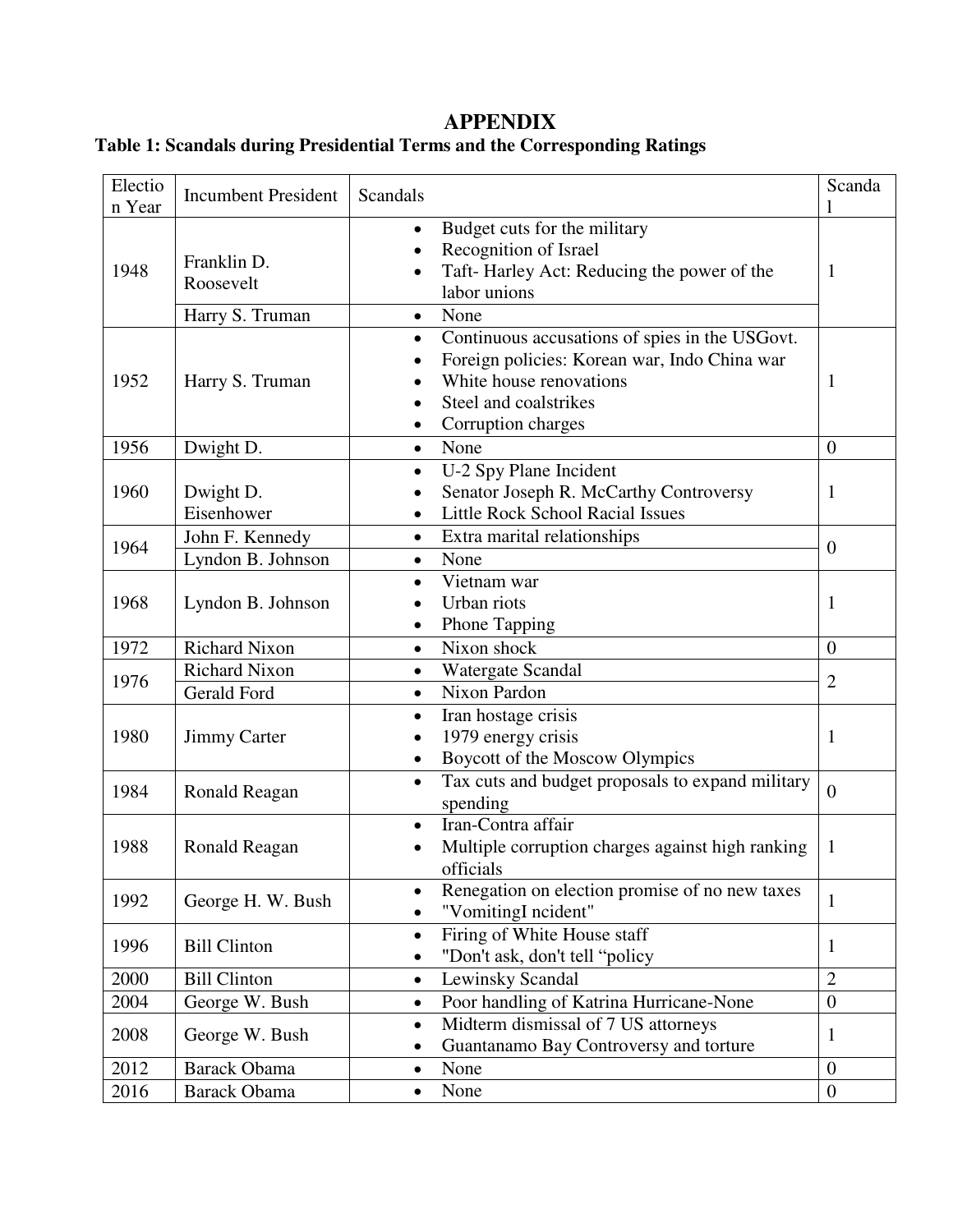# **Table 2: Military Interventions during Presidential Terms and the Corresponding Ratings**

| Election | <b>Incumbent President</b> | Military Interventions                         | War            |
|----------|----------------------------|------------------------------------------------|----------------|
| Year     |                            |                                                | Ratin          |
| 1948     | Franklin D. Roosevelt      | World War2<br>$\bullet$                        | $\mathbf{1}$   |
|          | Harry S. Truman            | Hiroshima/Nagasaki<br>$\bullet$                |                |
| 1952     | Harry S. Truman            | Korean War<br>$\bullet$                        | $-1$           |
| 1956     | Dwight D. Eisenhower       | <b>Ended Korean War</b><br>$\bullet$           | $\mathbf{1}$   |
| 1960     | Dwight D. Eisenhower       | None<br>$\bullet$                              | $\overline{0}$ |
|          |                            | Bay of Pigs<br>$\bullet$                       |                |
| 1964     | John F. Kennedy            | Cuban Missile crisis                           | $-1$           |
|          |                            | Vietnam<br>$\bullet$                           |                |
|          | Lyndon B. Johnson          | Vietnam<br>$\bullet$                           |                |
| 1968     | Lyndon B. Johnson          | Vietnam<br>$\bullet$                           | $-1$           |
|          |                            | <b>Israel</b>                                  |                |
| 1972     | <b>Richard Nixon</b>       | Vietnam<br>$\bullet$                           | $-1$           |
| 1976     | <b>Richard Nixon</b>       | Vietnam<br>$\bullet$                           | 1              |
|          | <b>Gerald Ford</b>         | Vietnam(end)<br>$\bullet$                      |                |
| 1980     | <b>Jimmy Carter</b>        | None<br>$\bullet$                              | $\overline{0}$ |
| 1984     | Ronald Reagan              | Cold War<br>$\bullet$                          | $\overline{0}$ |
| 1988     | Ronald Reagan              | Cold War<br>$\bullet$                          | $\overline{0}$ |
|          |                            | Panama<br>$\bullet$                            |                |
| 1992     | George H. W. Bush          | Gulf War                                       | $-1$           |
|          |                            | Somalia<br>$\bullet$                           |                |
| 1996     | <b>Bill Clinton</b>        | Somalia<br>$\bullet$                           | $\overline{0}$ |
|          |                            | Bosnia<br>$\bullet$                            |                |
| 2000     | <b>Bill Clinton</b>        | Serbians(Yugoslavia)<br>$\bullet$              | $\overline{0}$ |
| 2004     |                            | Afghanistan<br>$\bullet$                       |                |
|          | George W. Bush             | Iraq<br>$\bullet$                              | 1              |
|          |                            | Afghanistan<br>$\bullet$                       |                |
| 2008     | George W. Bush             | Iraq<br>$\bullet$                              | $-1$           |
|          |                            | Ended Iraq war<br>$\bullet$                    |                |
| 2012     | <b>Barack Obama</b>        | Increased presence in Afghanistan<br>$\bullet$ | 1              |
|          |                            | Military Intervention in Libya<br>$\bullet$    |                |
|          |                            | War against ISIS<br>$\bullet$                  |                |
| 2016     | <b>Barack Obama</b>        | Ground troops to Iraq<br>$\bullet$             | $-1$           |
|          |                            |                                                |                |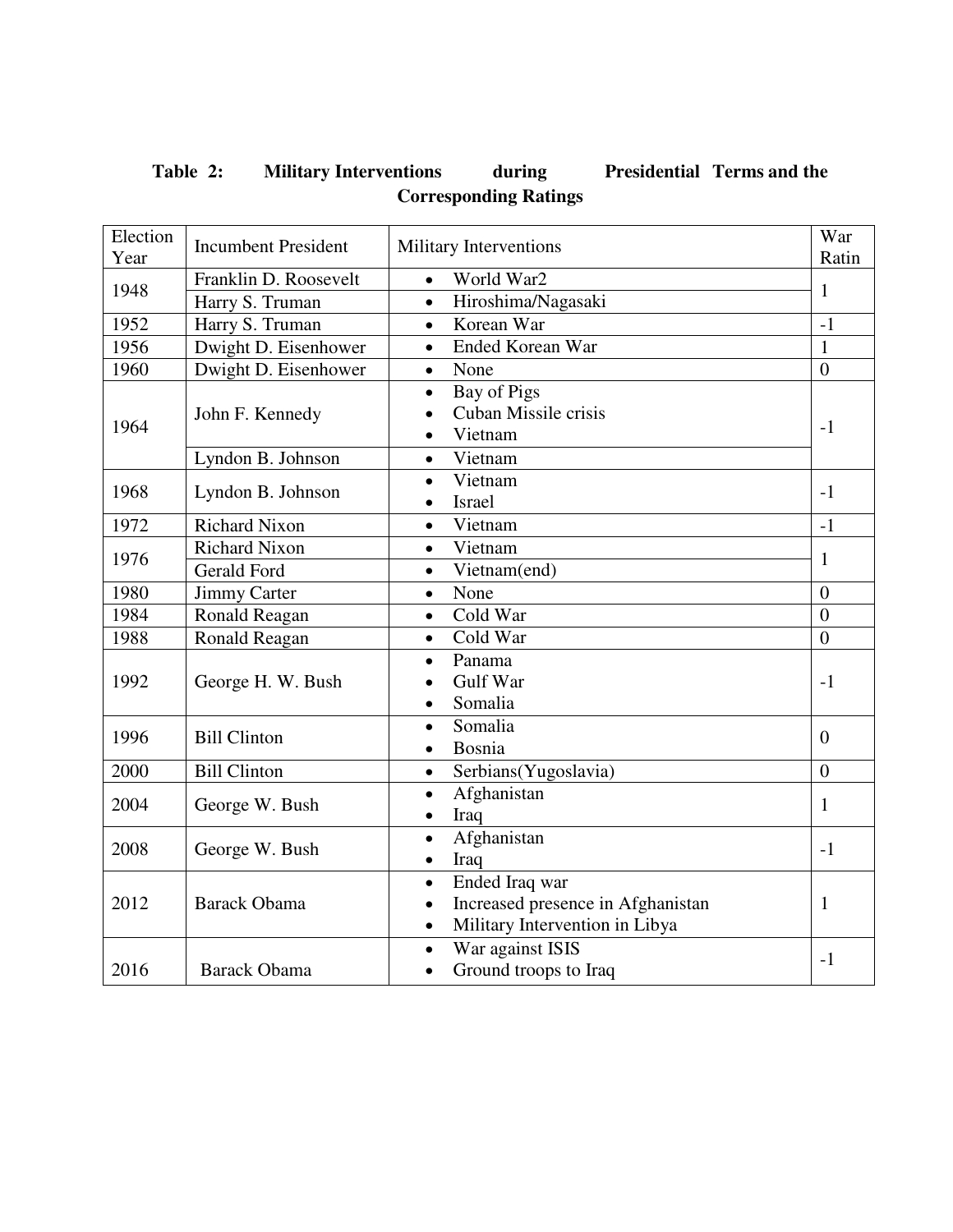# **Table 3: Gallup Ratings**

| Election |                            | Period of                   | Rating                |             | Average              |                |  |
|----------|----------------------------|-----------------------------|-----------------------|-------------|----------------------|----------------|--|
| Year     | <b>Incumbent President</b> | Gallup                      |                       | June Gallup | <b>Gallup Rating</b> | Gallup         |  |
|          |                            | Measurement                 |                       | Rating      |                      | Index          |  |
|          |                            |                             | 39                    |             |                      |                |  |
| 1948     |                            |                             |                       | 39.5        | 55.6                 |                |  |
|          | Harry S. Truman            | May 27-June1<br>June 17-23  | 40                    |             |                      | $\mathbf{1}$   |  |
|          |                            | May 29-June 3               | 31                    |             |                      |                |  |
| 1952     | Harry S. Truman            | June 14-19                  | $\overline{32}$       | 31.5        | 36.5                 | $\mathbf{0}$   |  |
|          |                            |                             |                       |             |                      |                |  |
| 1956     | Dwight D.                  | May 30-June 4<br>June 14-19 | 71<br>$\overline{73}$ | 72          | 69.6                 | $\overline{2}$ |  |
|          | Eisenhower                 |                             |                       |             |                      |                |  |
| 1960     |                            | June 15-20                  | 61                    | 59          | 60.5                 | $\overline{2}$ |  |
|          | Dwight D.                  | June 29-July 4              | $\overline{57}$       |             |                      |                |  |
|          | Eisenhower                 |                             |                       |             |                      |                |  |
|          |                            | June 3-8                    | 74                    |             |                      |                |  |
| 1964     | Lyndon B. Johnson          | June 10-15                  | 74                    | 74          | 74.2                 | $\overline{2}$ |  |
|          |                            | June 24-29                  | 74                    |             |                      |                |  |
| 1968     | Lyndon B. Johnson          | June 12-17                  | 42                    | 41          | 50.3                 | $\mathbf{1}$   |  |
|          |                            | June 25-30                  | 40                    |             |                      |                |  |
| 1972     | <b>Richard Nixon</b>       | June 15-18                  | 59                    | 57.5        | 55.8                 | $\mathbf{1}$   |  |
|          |                            | June 22-25                  | 56                    |             |                      |                |  |
| 1976     | <b>Gerald Ford</b>         | June 10-13                  | 45                    | 45          | 47.2                 | $\mathbf{1}$   |  |
|          |                            | May 29-June 1               | 38                    |             |                      |                |  |
| 1980     | <b>Jimmy Carter</b>        | June 12-15                  | 32                    | 33.6        | 45.5                 | $\mathbf{1}$   |  |
|          |                            | June 26-29                  | $\overline{31}$       |             |                      |                |  |
|          |                            | June 5-7                    | 55                    |             |                      |                |  |
| 1984     | Ronald Reagan              | June 21-24                  | 54                    | 54          | 50.3                 | $\mathbf{1}$   |  |
|          |                            | June 28-July 1              | $\overline{53}$       |             |                      |                |  |
|          |                            | June 9-12                   | 51                    |             |                      |                |  |
| 1988     | Ronald Reagan              | June 23-26                  | 48                    | 50          | 55.3                 | $\mathbf{1}$   |  |
|          |                            | June 30-Jul 6               | 51                    |             |                      |                |  |
|          |                            | June 3-6                    | 37                    |             |                      |                |  |
| 1992     | George H. W. Bush          | June 11-13                  | 37                    | 37.3        | 60.9                 | $\overline{2}$ |  |
|          |                            | June 25-29                  | 38                    |             |                      |                |  |
|          |                            | June 17-18                  | 58                    |             |                      |                |  |
| 1996     | <b>Bill Clinton</b>        | June 26-29                  | 52                    | 55          | 49.6                 | $\mathbf{1}$   |  |
|          |                            | June $5-6$                  | 60                    |             |                      |                |  |
| 2000     | <b>Bill Clinton</b>        | June 21-24                  | 55                    | 57.5        | 60.6                 | $\overline{2}$ |  |
|          |                            | June $2-5$                  | 49                    |             |                      |                |  |
| 2004     | George W. Bush             | June 20-22                  | 48                    | 48.5        | 62.2                 | $\overline{2}$ |  |
|          |                            | June 8-11                   | $30\,$                |             |                      |                |  |
| 2008     | George W. Bush             | June 14-18                  | 28                    | 29          | 36.5                 | $\overline{0}$ |  |
|          |                            | May 27-June 2               | 46                    |             |                      |                |  |
|          |                            | June 3-9                    | 47                    |             |                      |                |  |
| 2012     | <b>Barack Obama</b>        | June 10-16                  | 46                    | 46.4        | 49.0                 |                |  |
|          |                            | June 17-23                  | 46                    |             |                      | $\mathbf{1}$   |  |
|          |                            |                             |                       |             |                      |                |  |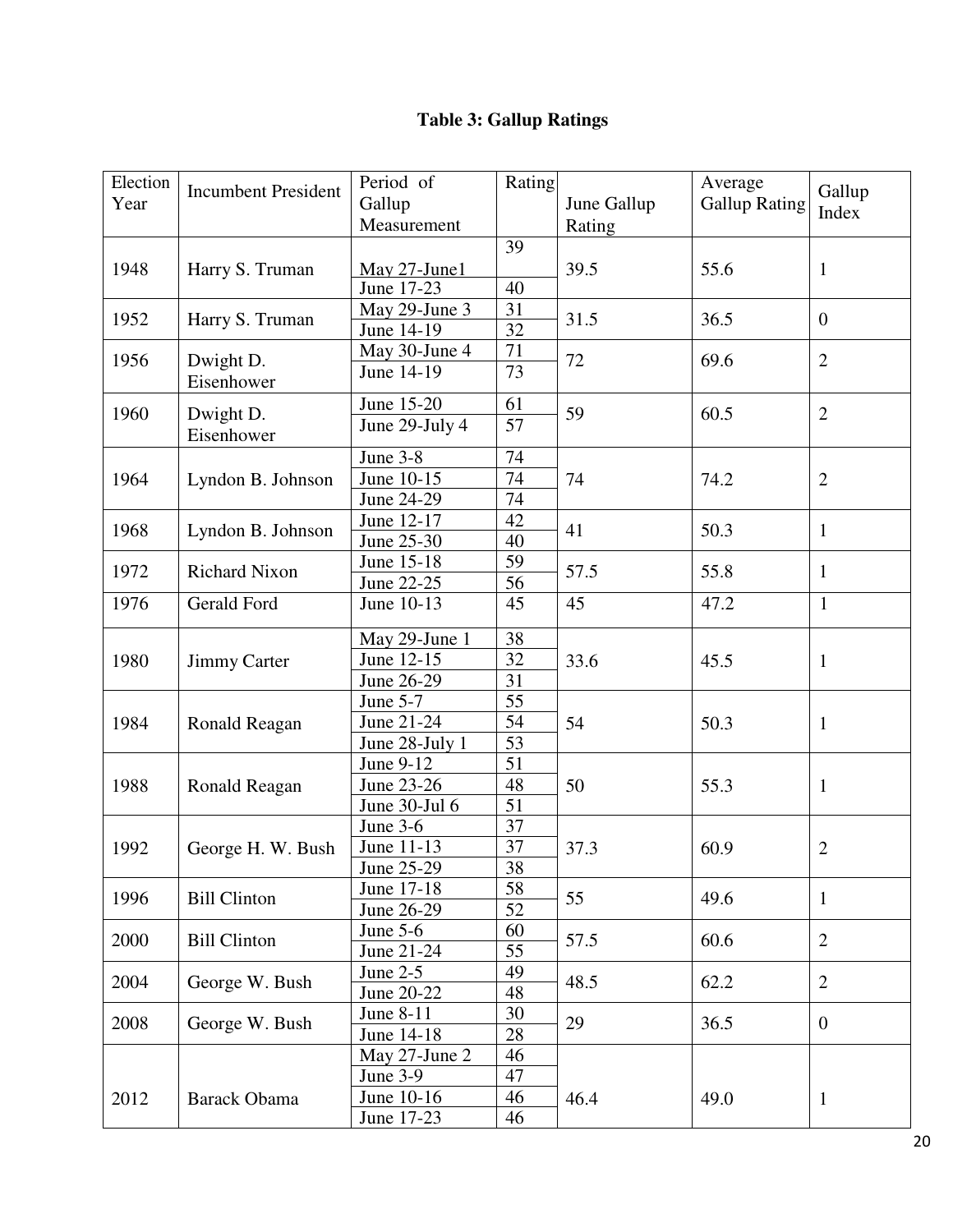|      |              | June 24-30        | 47 |      |      |  |
|------|--------------|-------------------|----|------|------|--|
| 2016 |              | Jun $6-12$        | 53 | 51.6 | 48.0 |  |
|      |              | May $30$ -Jun $5$ | 51 |      |      |  |
|      | Barack Obama | Jun 13-19         | 53 |      |      |  |
|      |              | Jun 20-26         | 50 |      |      |  |
|      |              | Jun 27-Jul 3      |    |      |      |  |

Source: Gallup Presidential Poll (2016)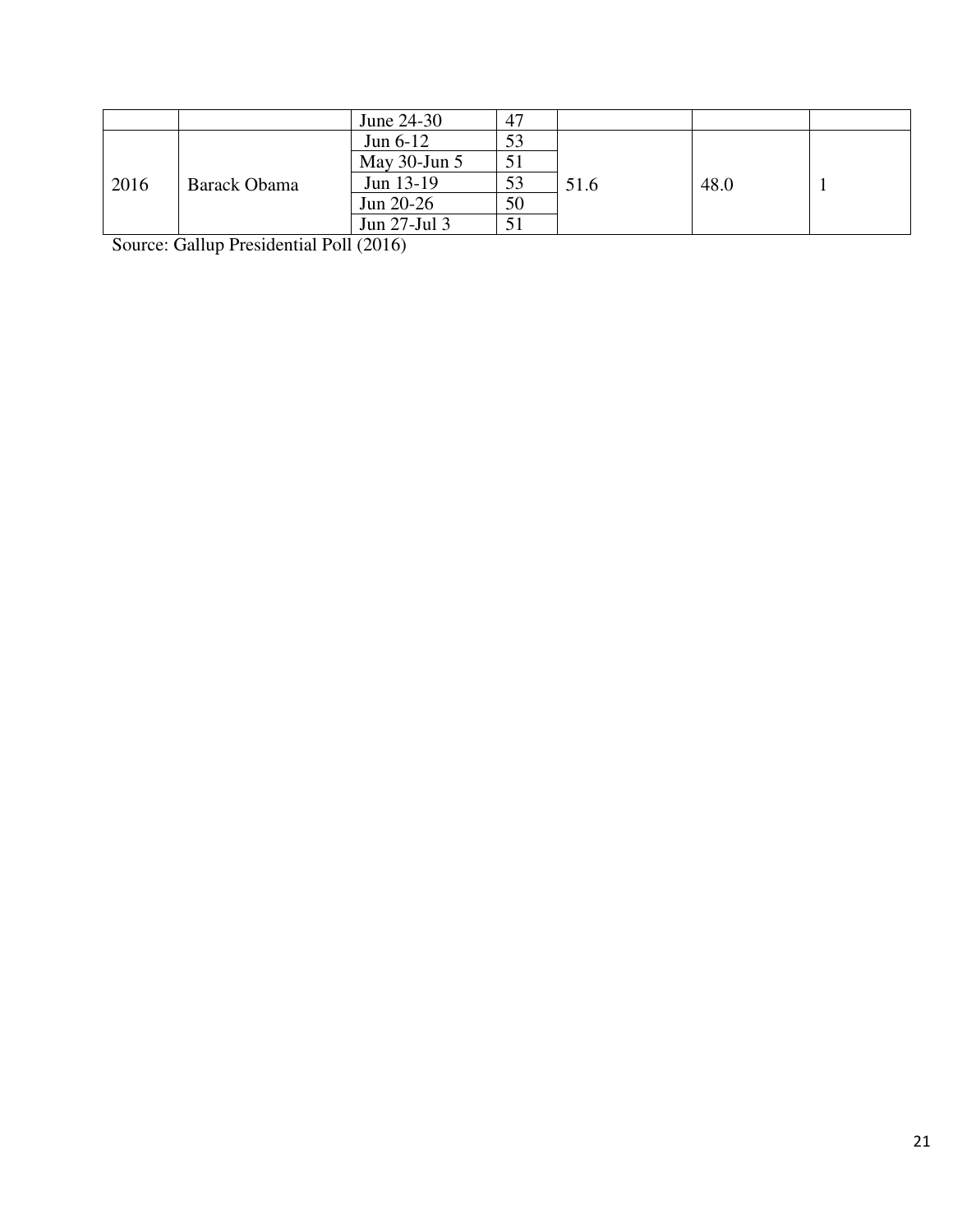|      |            | Midterm  | <b>House Seats</b> |                  | HouseRe      | <b>Senate Seats</b> |                      | SenateResu     | Midter  |
|------|------------|----------|--------------------|------------------|--------------|---------------------|----------------------|----------------|---------|
| Year | Incumben   |          | Democr             | Republican       | sult         | Demo                | Rep                  | lt             | m       |
|      | t Party    | Election | atic c             |                  |              | cratic              | ublic                |                | Values  |
|      |            | Year     |                    |                  |              |                     |                      |                |         |
| 1948 | Democratic | 1944     | $\overline{243}$   | 190              | $-1$         | $\overline{57}$     | $rac{\text{an}}{38}$ | $-1$           | $-1.00$ |
|      |            | 1946     | 188                | 246              |              | $\overline{45}$     | 51                   |                |         |
| 1952 |            | 1948     | 263                | $\overline{171}$ | $\mathbf{1}$ | $\overline{54}$     | 42                   |                | 1.00    |
|      | Democratic | 1950     | 234                | 199              |              | 48                  | 47                   | $\mathbf{1}$   |         |
| 1956 |            | 1952     | 213                | 221              | $-1$         | $\overline{46}$     | 48                   | $-1$           |         |
|      | Republican | 1954     | 232                | 203              |              | 48                  | 47                   |                | $-1.00$ |
|      |            | 1956     | 234                | 201              |              | 49                  | 47                   |                |         |
| 1960 | Republican | 1958     | 283                | 153              | $-1$         | 64                  | 34                   | $-1$           | $-1$    |
|      |            | 1960     | 262                | $\overline{175}$ |              | 64                  | $\overline{36}$      |                |         |
| 1964 | Democrat   | 1962     | 258                | 176              | $\mathbf{1}$ | 67                  | 33                   | $\mathbf{1}$   | 1.00    |
|      |            | 1964     | 295                | 140              |              | 68                  | 32                   |                |         |
| 1968 | Democrat   | 1966     | $\overline{248}$   | 187              | $\mathbf{1}$ | 64                  | 36                   | $\mathbf{1}$   | 1.00    |
|      |            | 1968     | 243                | 192              |              | 58                  | $\overline{42}$      |                |         |
| 1972 | Republican | 1970     | 255                | 180              | $-1$         | 54                  | $\overline{44}$      | $-1$           | $-1.00$ |
|      |            | 1972     | $\overline{242}$   | 192              |              | $\overline{56}$     | $\overline{42}$      |                |         |
| 1976 | Republican | 1974     | 291                | 144              | $-1$         | 61                  | 37                   | $-1$           | $-1.00$ |
|      |            | 1976     | 292                | 143              |              | $\overline{61}$     | 38                   |                |         |
| 1980 | Democrat   | 1978     | $\overline{277}$   | 158              | $\mathbf{1}$ | $\overline{58}$     | 41                   | $\mathbf{1}$   | 1.00    |
|      |            | 1980     | 242                | 192              |              | 46                  | 53                   |                |         |
| 1984 | Republican | 1982     | 269                | 166              | $-1$         | 46                  | 54                   | $\mathbf{1}$   | $-0.63$ |
|      |            | 1984     | $\overline{253}$   | 182              |              | $\overline{47}$     | 53                   |                |         |
| 1988 | Republican | 1986     | 258                | $\overline{177}$ | $-1$         | $\overline{55}$     | 45                   | $-1$           | $-0.63$ |
|      |            | 1988     | 260                | 175              |              | $\overline{55}$     | 45                   |                |         |
| 1992 | Republican | 1990     | 267                | 167              | $-1$         | 56                  | 44                   | $-1$           | $-1.00$ |
|      |            | 1992     | 258                | 176              |              | 57                  | 43                   |                |         |
| 1996 | Democrat   | 1994     | 204                | 230              | $-1$         | 48                  | $\overline{52}$      | $-1$           | $-1.00$ |
|      |            | 1996     | $\overline{207}$   | $\overline{226}$ |              | $\overline{45}$     | $\overline{55}$      |                |         |
| 2000 | Democrat   | 1998     | 211                | 223              | $-1$         | $\overline{45}$     | $\overline{55}$      | $-1$           | $-1.00$ |
|      |            | 2000     | 212                | 221              |              | 50                  | 50                   |                |         |
| 2004 | Republican | 2002     | 204                | 229              | $\mathbf{1}$ | 48                  | 51                   | $\mathbf{1}$   | 1.00    |
|      |            | 2004     | $\overline{202}$   | 232              |              | 44                  | $\overline{55}$      |                |         |
| 2008 | Republican | 2006     | 233                | 202              | $-1$         | 49                  | 49                   | $\overline{0}$ | $-0.82$ |
|      |            | 2008     | 256                | 178              |              | $\overline{55}$     | 41                   |                |         |
| 2012 | Democrat   | 2010     | 193                | 242              | $-1$         | 51                  | 47                   | $\mathbf{1}$   | $-0.63$ |
|      |            | 2012     | 200                | 234              |              | 53                  | $\overline{45}$      |                |         |
| 2016 | Democrat   |          |                    |                  | $-1$         |                     |                      | $\mathbf{1}$   | $-0.63$ |
|      |            | 2014     | 188                | 247              |              | 44                  | 54                   |                |         |

# **Table 4: Midterm Elections Results (1944-2014)**

Source: Office of the Clerk (2010)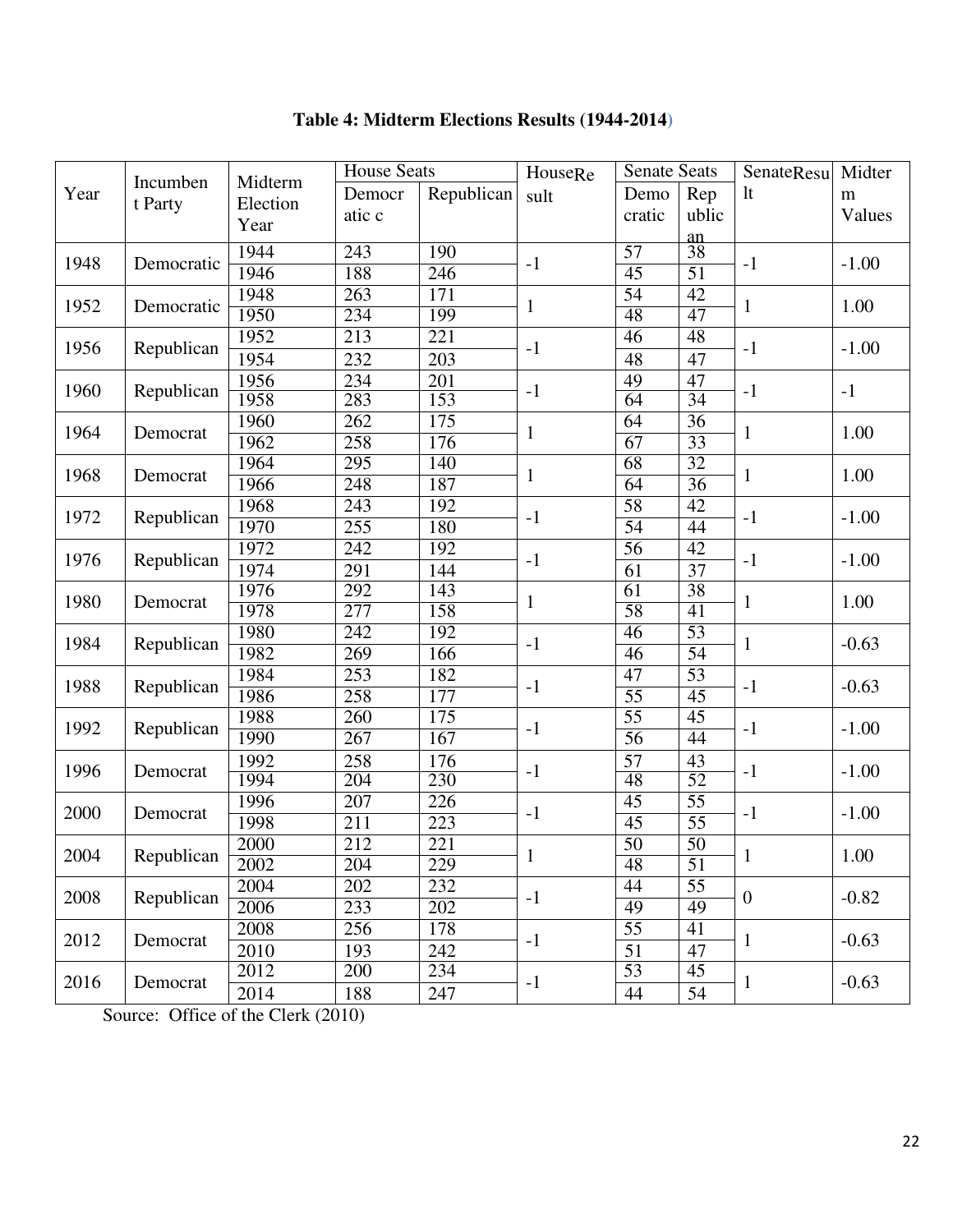| Year | <b>Growth of</b> | Inflation $(\%)^b$ | Unemployment     | Gold_prices    |
|------|------------------|--------------------|------------------|----------------|
|      | economy $(\%)^a$ |                    | rate $(\%)^c$    | $(\$/ounce)^d$ |
| 1952 | 0.691            | 2.50               | $\overline{3}$   | 34.6           |
| 1956 | $-1.451$         | 0.82               | 4.1              | 34.99          |
| 1960 | 0.377            | 1.58               | $\overline{5.5}$ | 35.27          |
| 1964 | 5.109            | 1.40               | $\overline{5.2}$ | 35.1           |
| 1968 | 5.043            | 3.92               | 3.6              | 39.31          |
| 1972 | 5.914            | 3.28               | $\overline{5.6}$ | 58.42          |
| 1976 | 3.751            | 6.22               | 7.7              | 124.74         |
| 1980 | $-3.597$         | 14.40              | 7.1              | 615            |
| 1984 | 5.44             | 4.43               | 7.5              | 361            |
| 1988 | 2.178            | 3.93               | 5.5              | 437            |
| 1992 | 2.662            | 2.98               | 7.5              | 343.82         |
| 1996 | 3.121            | 2.80               | $\overline{5.4}$ | 387.81         |
| 2000 | 1.219            | 3.28               | $\overline{4}$   | 279.11         |
| 2004 | 2.69             | 2.33               | $\overline{5.5}$ | 409.72         |
| 2008 | 0.22             | 4.23               | $\overline{5.8}$ | 871.96         |
| 2012 | 1.62             | 2.37               | 8.075            | 1668.98        |
| 2016 | $\overline{1}.1$ | 1.07               | 4.9              | 1160.6         |

### **Table 5a: Macroeconomic Variables**

a: Fair (2006, 2008, 2012) b: usinflationcalculator.com, c: Bureau of Labor Statistics (2012b), d: United States National Mining Association. (2011).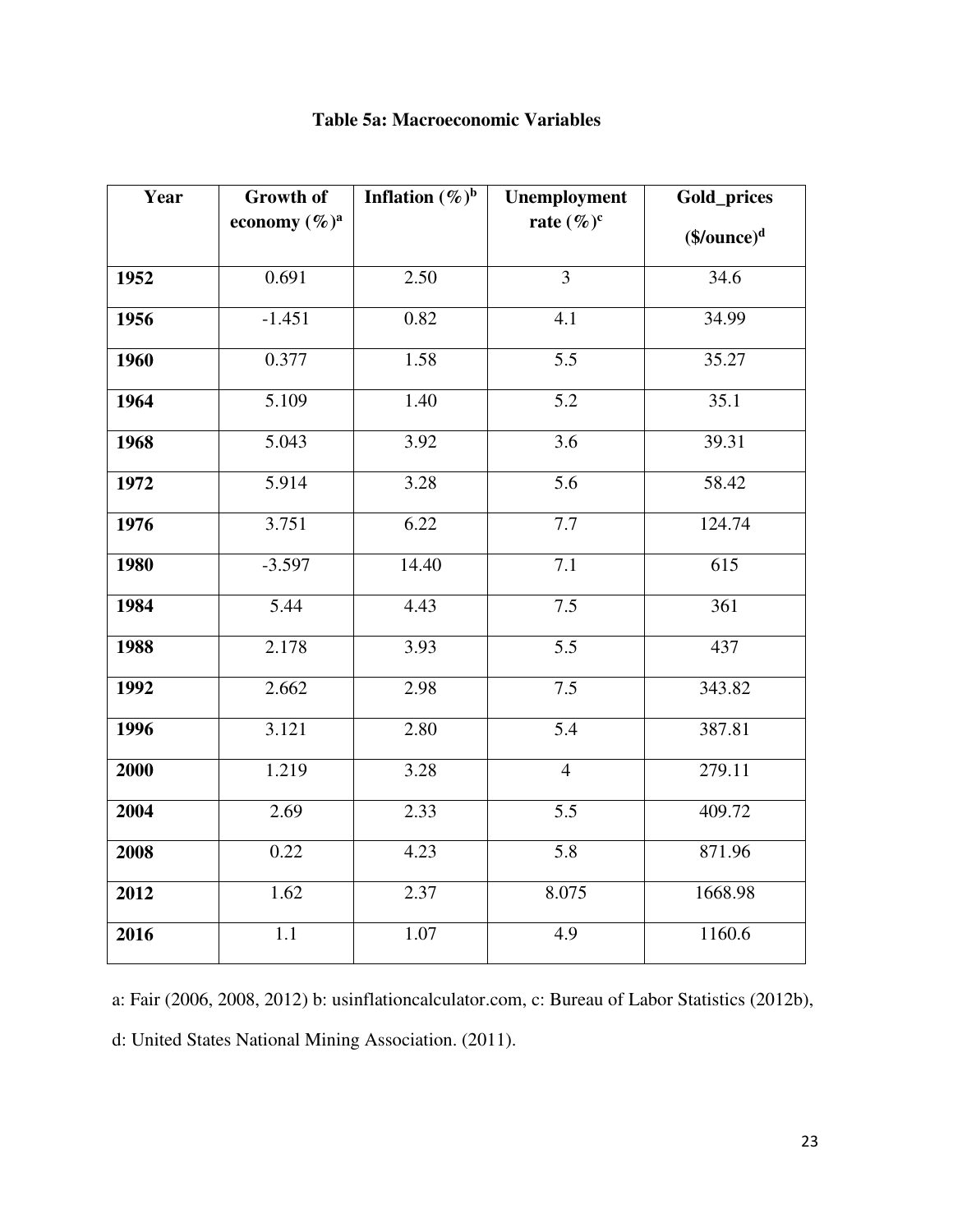| Year | Anti-<br><b>Incumbency</b><br>effect | <b>June Gallup</b><br><b>Rating</b> <sup>a</sup> | Avg<br><b>Gallup</b><br><b>Rating</b> <sup>b</sup> | Gallup<br><b>Index<sup>c</sup></b> | <b>President</b><br>running | Fund<br>raised <sup>d</sup> |
|------|--------------------------------------|--------------------------------------------------|----------------------------------------------------|------------------------------------|-----------------------------|-----------------------------|
| 1952 | $\mathbf{1}$                         | 31.5                                             | $\overline{36.5}$                                  | $\overline{0}$                     | $\overline{0}$              | 1.61                        |
| 1956 | $\overline{0}$                       | 72                                               | 69.6                                               | $\overline{2}$                     | $\mathbf{1}$                | 2.93                        |
| 1960 | $\mathbf{1}$                         | 59                                               | 60.5                                               | $\overline{2}$                     | $\overline{0}$              | 2.31                        |
| 1964 | $\overline{0}$                       | 74                                               | 74.2                                               | $\overline{2}$                     | $\overline{0}$              | 2.17                        |
| 1968 | $\mathbf{1}$                         | 41                                               | 50.3                                               | $\mathbf{1}$                       | $\overline{0}$              | 2.45                        |
| 1972 | $\overline{0}$                       | 57.5                                             | 55.8                                               | $\mathbf{1}$                       | $\mathbf{1}$                | 4.12                        |
| 1976 | $\mathbf{1}$                         | 45                                               | $47.\overline{2}$                                  | $\mathbf{1}$                       | $\mathbf{1}$                | 3.58                        |
| 1980 | $\overline{0}$                       | 33.6                                             | 45.5                                               | $\mathbf{1}$                       | $\mathbf{1}$                | 3.89                        |
| 1984 | $\overline{0}$                       | 54                                               | 50.3                                               | $\mathbf{1}$                       | $\mathbf{1}$                | 4.21                        |
| 1988 | $\mathbf{1}$                         | 50                                               | 55.3                                               | $\mathbf{1}$                       | $\overline{0}$              | 4.38                        |
| 1992 | $\mathbf{1}$                         | 37.3                                             | 60.9                                               | $\overline{2}$                     | $\mathbf{1}$                | 4.58                        |
| 1996 | $\overline{0}$                       | $\overline{55}$                                  | 49.6                                               | $\mathbf{1}$                       | $\overline{1}$              | 4.75                        |
| 2000 | $\overline{1}$                       | $\overline{57.5}$                                | 60.6                                               | $\mathbf{1}$                       | $\overline{0}$              | 4.79                        |
| 2004 | $\overline{0}$                       | 48.5                                             | 62.2                                               | $\overline{2}$                     | $\mathbf{1}$                | 5.87                        |
| 2008 | $\mathbf{1}$                         | 29                                               | 36.5                                               | $\overline{0}$                     | $\overline{0}$              | 8.48                        |
| 2012 | $\boldsymbol{0}$                     | 46.4                                             | 49                                                 | $\mathbf{1}$                       | $\mathbf{1}$                | 6.6                         |
| 2016 | $\mathbf{1}$                         | 51.6                                             | 48                                                 | $\mathbf{1}$                       | $\overline{0}$              | 5.39                        |

### **Table 5b: Non-economic Variables**

a, b, c: Gallup Website, d: The History of Campaign Spending (Metrocosm website)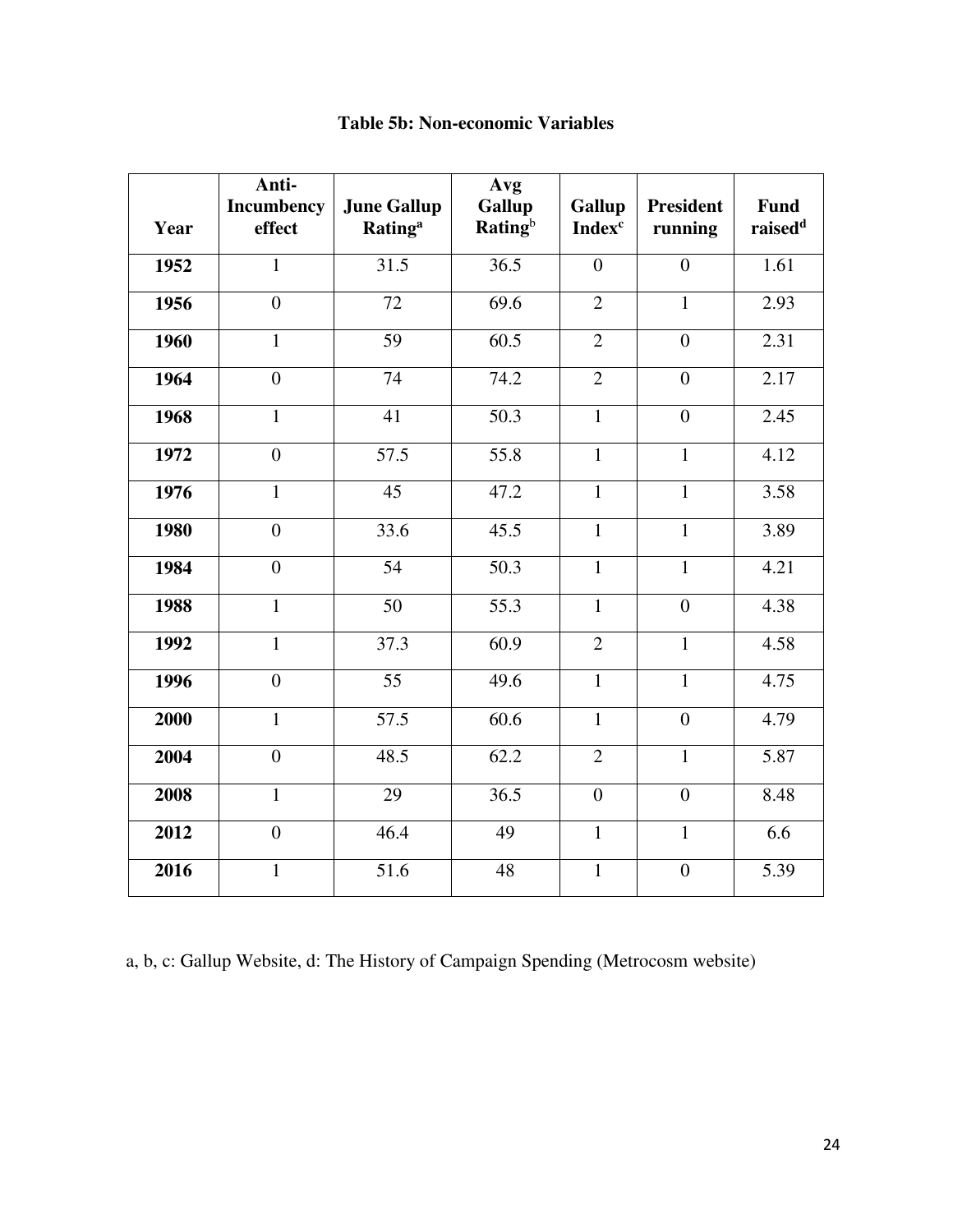### **Table 5c: Non-economic Variables**

| Year | Male_Ratio <sup>a</sup> | Female_Ratiob | White_Ratio <sup>c</sup> | Youth <sup>d</sup> |
|------|-------------------------|---------------|--------------------------|--------------------|
| 1952 | 0.887                   | 0.724         | 0.750                    | 51                 |
| 1956 | 1.222                   | 1.564         | 1.439                    | $\overline{57}$    |
| 1960 | 0.923                   | 1.041         | 1.041                    | 45.45              |
| 1964 | 1.500                   | 1.632         | 1.439                    | 64                 |
| 1968 | 0.953                   | 1.047         | 0.809                    | 55.29              |
| 1972 | 1.703                   | 1.632         | 2.125                    | 52                 |
| 1976 | 0.849                   | 1.063         | 1.130                    | 45.92              |
| 1980 | 0.717                   | 0.898         | 0.643                    | 53.41              |
| 1984 | 1.778                   | 1.222         | 1.941                    | 60                 |
| 1988 | 1.273                   | 1.083         | 1.439                    | 63                 |
| 1992 | 0.902                   | 0.826         | 1.051                    | 48.052             |
| 1996 | 1.138                   | 1.385         | 1.022                    | 64.29              |
| 2000 | 0.865                   | 1.178         | 0.782                    | 50                 |
| 2004 | 1.273                   | 1.083         | 1.273                    | 40                 |
| 2008 | 1.000                   | 0.754         | 1.222                    | 39                 |
| 2012 | 0.887                   | 0.754         | 0.786                    | 62                 |
| 2016 | N/A                     | N/A           | N/A                      | N/A                |

a, b, c, d: Gallup website(gallup.com)

Note: For Non-Incumbent vote share forecasting, reciprocals of a, b and c are used.